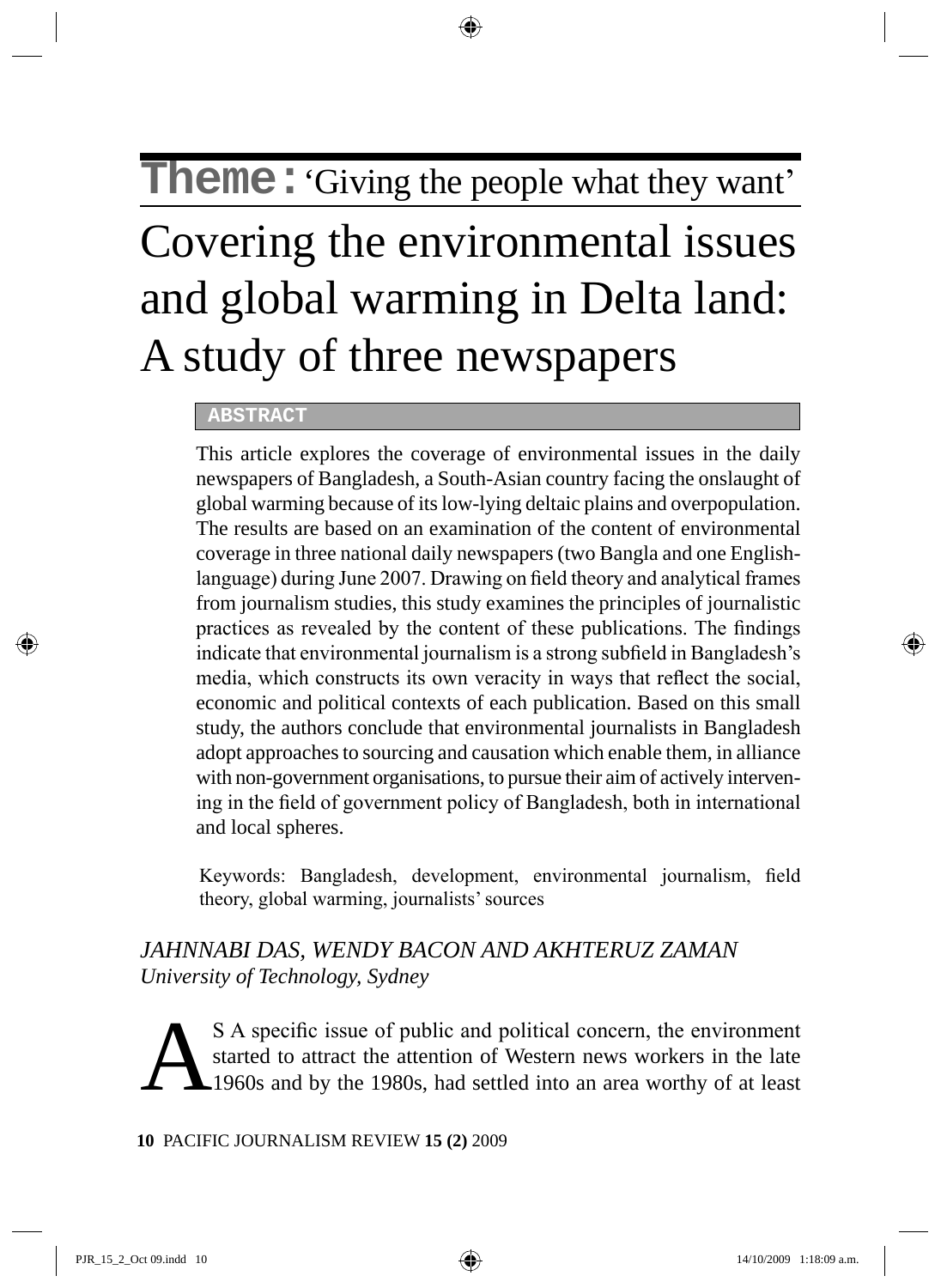spasmodic media attention. Over recent decades, by negotiating access and shaping meanings, the media has played a key role in environmental politics (Lester & Hutchins, 2009). Since 2002, the environment has crept up the news agenda, becoming a 'round' of major concern that overlaps with those of politics and economics.

Predictably, the attention of media scholars has also focused on how the media cover the environment and sustainability. However, most research into environmental journalism (Hansen, 1993; Shanahan & McComas, 1997; Spellerberg, Buchan & Early, 2006; Musukuma, 2002; Hutchins & Lester, 2006; Lester and Hutchins, 2009) has focused on industrially-advanced countries. Interesting differences have been noted in the reporting of environmental issues between different Western countries. For example, a cross-cultural comparison of global warming coverage in France and the United States found that France's coverage was more event-based, focused more on international relations and offered a more restricted range of perspectives than the United States coverage, which tended to place more emphasis on the conflict between scientists and politicians (Brossard et al., 2004).

This Western focus leaves many areas of the world out of the scholarly gaze, creating a gap in our understanding about how the international media covers the environment, including the critical issue of global warming. While reflecting patterns in journalism studies more generally, this gap is of considerable concern given the global nature of sustainability problems (see also Josephi, 2005) and the critical role of communication in environmental politics.

It was with the aim of contributing to filling this gap that in 2005, Bacon (one of the authors of this article) and Nash analysed environmental stories in five South-East Asian English-language newspapers (*Vietnam News, South China Morning Post, Jakarta Post, Bangkok Post, New Straits Times*) and compared them with the coverage in the Sydney broadsheet newspaper, the *Sydney Morning Herald* (Bacon & Nash, 2006, pp.115-125). With the exception of one article in the *Sydney Morning Herald* challenging the seriousness of global warming as an issue, all publications and stories were underpinned by the assumption that the environment needed protection. However, marked differences did exist. The *Jakarta Post* for instance, had the most environmental stories over April and May in 2005 and used far more nongovernment organisational (NGO) sources and fewer government sources than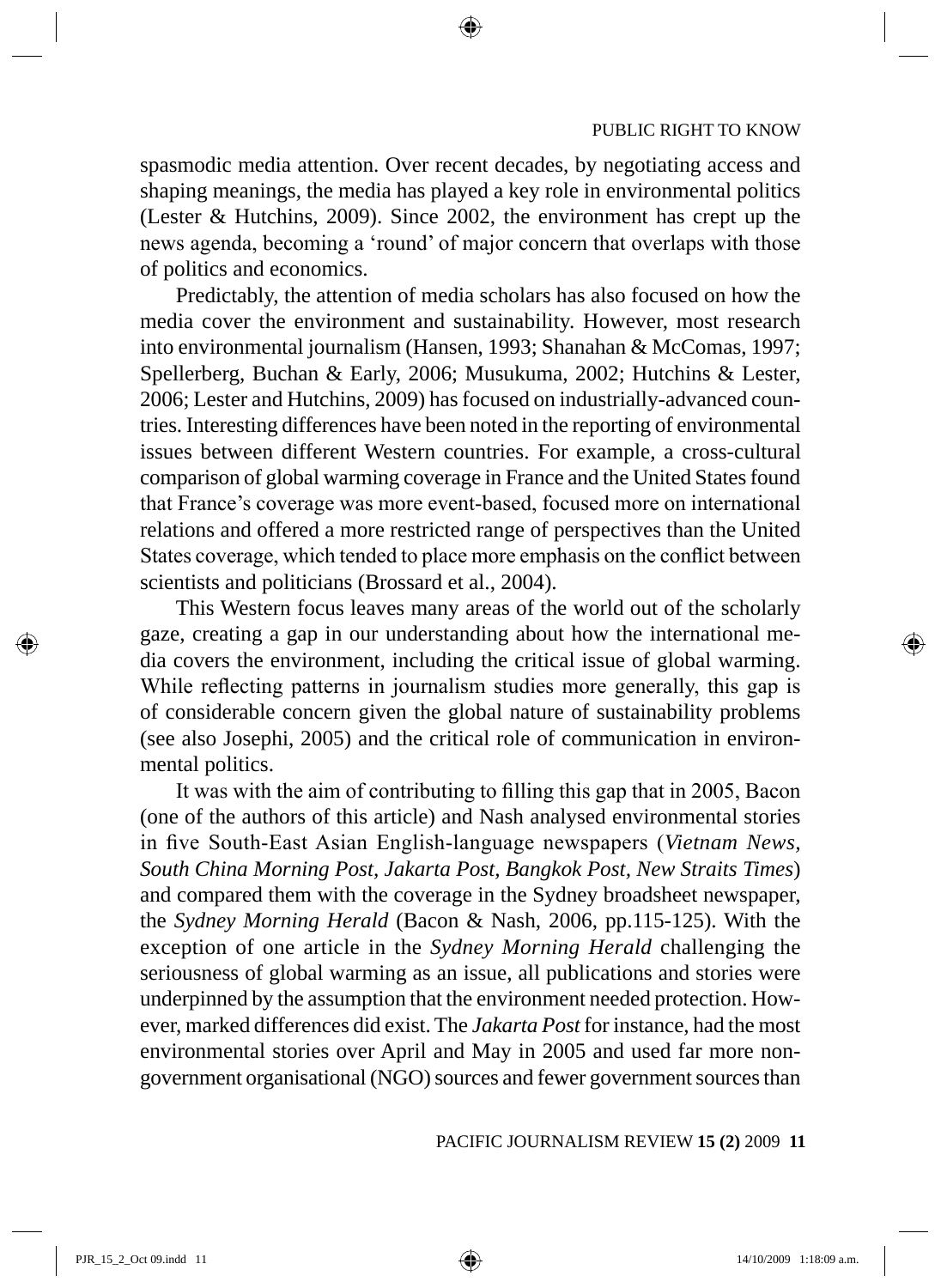publications elsewhere. One of the largest of the newspapers, the *Manila Bulletin* had little environmental coverage*,* provided no coverage of forests (an issue in the Philippines) and gave proportionally more space to stage-managed events than any other outlet. It was not suggested that this finding reflected the overall quality of environmental journalism in the Philippines but rather that it was likely to be a reflection of the corporate ownership and pro-business and progovernment editorial agenda of this outlet.

This earlier study was constrained by the fact that its choice of newspapers was limited to those published in the English language. The research on which this article is based seeks to extend the understanding of Asian coverage of environmental issues by examining three newspapers in Bangladesh. The papers include two Bangla-language newspapers—the *Daily Ittefaq*  (circ. 125,000) and the *Shamokal* (circ. 135,000); and one English-language publication—*The Daily Star* (circ. 35,500) (personal commmunication, 2008). These newspapers were chosen because they were expected to offer a range of perspectives on Bangladesh's journalism. This article reports on an analysis of environmental stories covered by these newspapers in June 2007.

# **Bangladesh—some background**

As the largest delta in the world, Bangladesh is a low-lying South-Asian country with a total land area of 147,570 square kilometres. 'Topographically, the country is almost entirely a fertile alluvial plain formed by the two main rivers, the Ganges and the Brahmaputra…and their hundreds of tributaries. Bangladesh is often referred to as a land of rivers' (BBS, 2006, p. 2). The coastal area is situated just a few metres above sea level. With a population of approximately 155 million, Bangladesh is the most densely populated country in the world, apart from a couple of tiny city-states.

Journalism in a conventional contemporary sense began in Bangladesh during the British colonial period with the introduction of printing presses by independent entrepreneurs as well as colonial missionaries. According to Chaudhary and Chen (1995), the first two-sheet weekly, called the *Bengal Gazette,* started to publish from India in 1780 (Zaman, 2004; Chaudhary & Chen, 1995) and the first publication started within the geographic region now known as Bangladesh in the mid-19th century from the northern district of Rangpur. Later, the town of Dhaka, now the country's capital, became the centre of newspaper publication.

#### **12** PACIFIC JOURNALISM REVIEW **15 (2)** 2009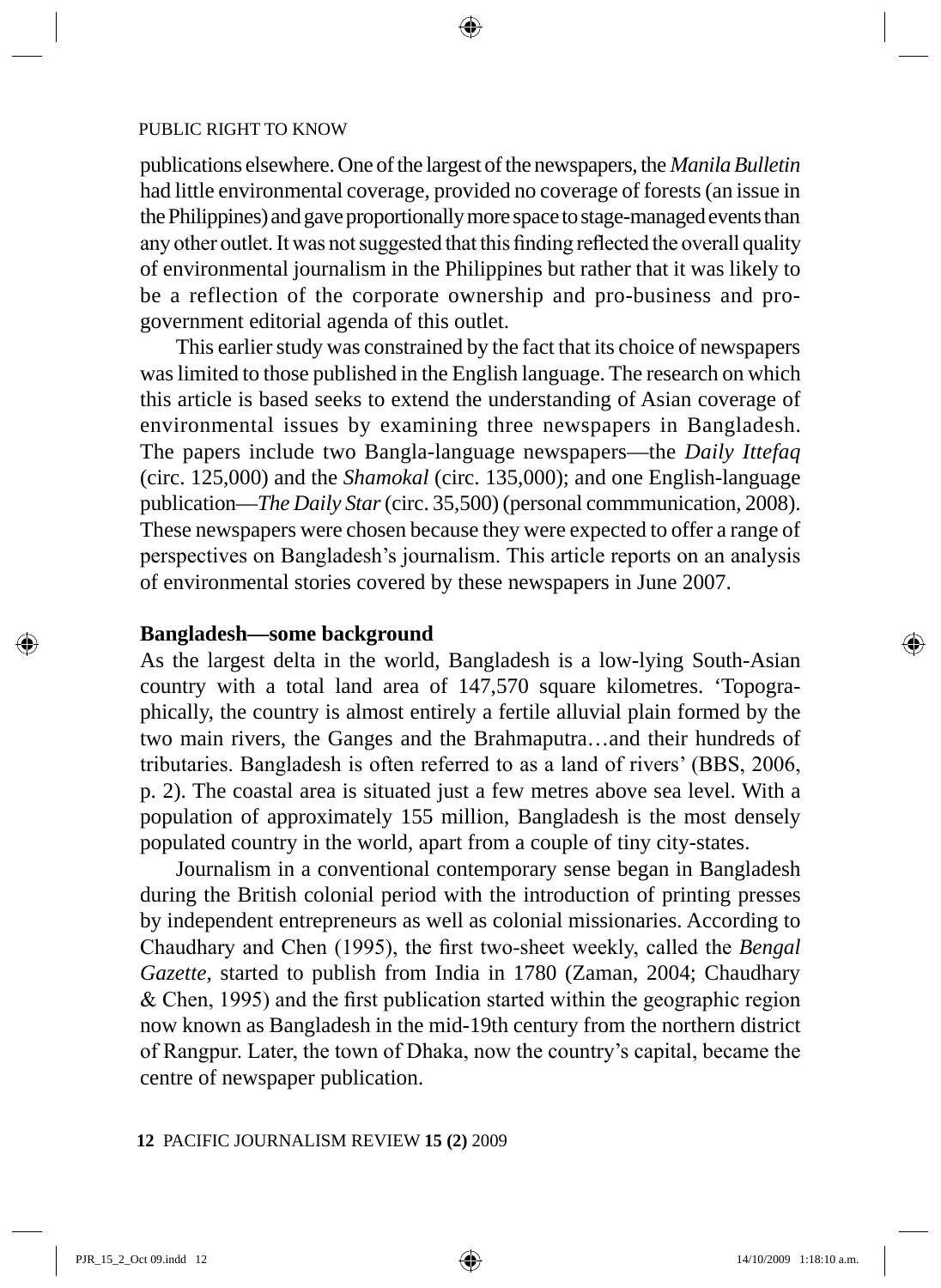In contrast to the decline of newspapers in the United States and other Western countries, newspapers in Bangladesh are significantly increasing in circulation despite a literacy rate of only 56 percent. Newspapers sales in Bangladesh went up 8.3 percent in 2006 and 30 percent during the five-year period preceding 2006. This coincides with an Asia-wide surge in newspaper circulation; seven of the 10 current best-selling newspapers in the world are in Asia (World Press Trend, 2007; see also Merrill, 1990, 1995).

The three publications chosen for this study are broadsheet newspapers, based in the capital city of Dhaka, and privately owned by leading businesses. The *Daily Ittefaq* is a family-owned business; founded in early 1950s by a legendary newspaper editor Toffazzal Hossain Manik Mia. Manik Mia's two sons now own the paper (one of the sons is a former minister and the leader of a minor political party). *The Daily Star,* which carries the slogan *Your Right to Know* on its front page was established by another famous editor Syed Mohammed Ali (S. M. Ali) in the early 1990s, but is now part of a big media company that owns other publications and media businesses. The *Shamokal*  is a recent initiative by a prominent business house with no prior media connection. In general, all three newspapers follow an editorial line which is in the middle ground of politics in Bangladesh, both supporting and criticising the government of the day.

Compared to the older, more traditional *Daily Ittefaq,* which is heavily reliant on government sources, the *Shamokal* is staffed by a new breed of younger journalists who emerged in the early 1990s and are more rigorous in terms of professional practices, significantly broadening their pool of sources by going beyond official or expert sources to activists, lay people and academic sources. The publication also uses less formal and more dynamic linguistic and presentation styles.

Despite the growth in the newspaper market, circulation of news publications in Bangladesh remains low. For instance, with a population of a mere 21 million, Australia still has considerably higher circulation of newspapers when individual publications are compared. The *Sydney Morning Herald,* one of two metropolitan dailies in Sydney, had a daily weekday circulation of 212,500 copies in 2008 (Australian Press Council, 2008), compared with the circulation figure of 135,020 for the *Shamokal*, or the paltry 35,577 for *The Daily Star*. However, the importance of newspapers and other news media in social and political affairs of the nation is no less important and active than in Western nations.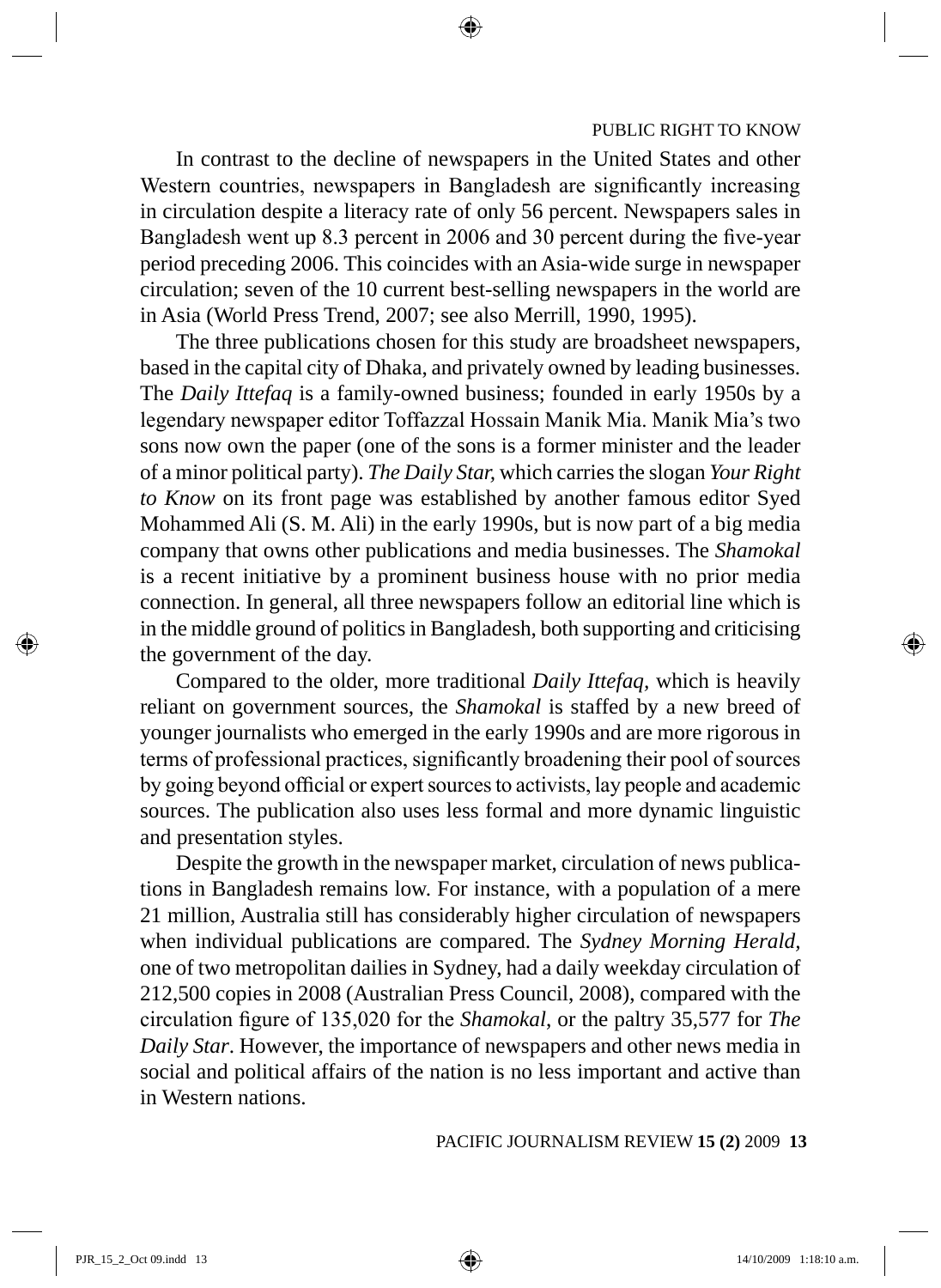Little research exists in English about Bangladesh news content and how it might differ from that in other countries. In an article about news reporting on war, one of the authors of this article, Zaman (2004), argued that even though the professional practices of news organisations are broadly similar in Western and non-western countries, news content can be framed and reported in significantly different ways. Zaman's content analysis of news of the 2003 war in Iraq showed that even though the main sources of news were Western news agencies, Bangladesh's newspapers rejected the definition of that war produced in Western news content, reflecting the opposition to the war shared by most of the country's population. While the context for environmental news may be less starkly conflicting than in the case of war reporting, this research began in the expectation that environmental reporting in Bangladesh will reflect the particular influences of the historic, cultural and socio-political context of that country.

# **Environmental issues in Bangladesh**

Since 2000, there have been grim warnings about the likely impact on Bangladesh of global warming. In the months preceding June 2007, the Intergovernmental Panel on Climate Change predicted that Bangladesh would be one of the most severely threatened countries, with rising sea levels predicted to devour 17 percent of Bangladesh by 2050, displacing 20 million people (IPCC, 2007). Depending on which index is used, Bangladesh ranks either at the top or near the top in risk from climate change (Germanwatch, 2009). By comparison, its contribution to global warming is insignificant. Bangladesh's per capita carbon dioxide emissions in 2004 were 0.25 tons, making it 175th on a per capita international ranking of 206 countries.

Bangladesh lacks energy for development and infrastructure to protect against the effects of climate change. Moreover, global warming is just one of the environmental problems that threaten the people of Bangladesh. The country's constrained resources are required to tackle over-development, river pollution, biodiversity depletion, deforestation, and drought and water shortages that will become more severe if planned up-river dams go ahead. Low-lying Bangladesh is also well known for its historic vulnerability to flooding.

The tendency of Western media to ignore developing countries until a major disaster or conflict strikes is well documented by media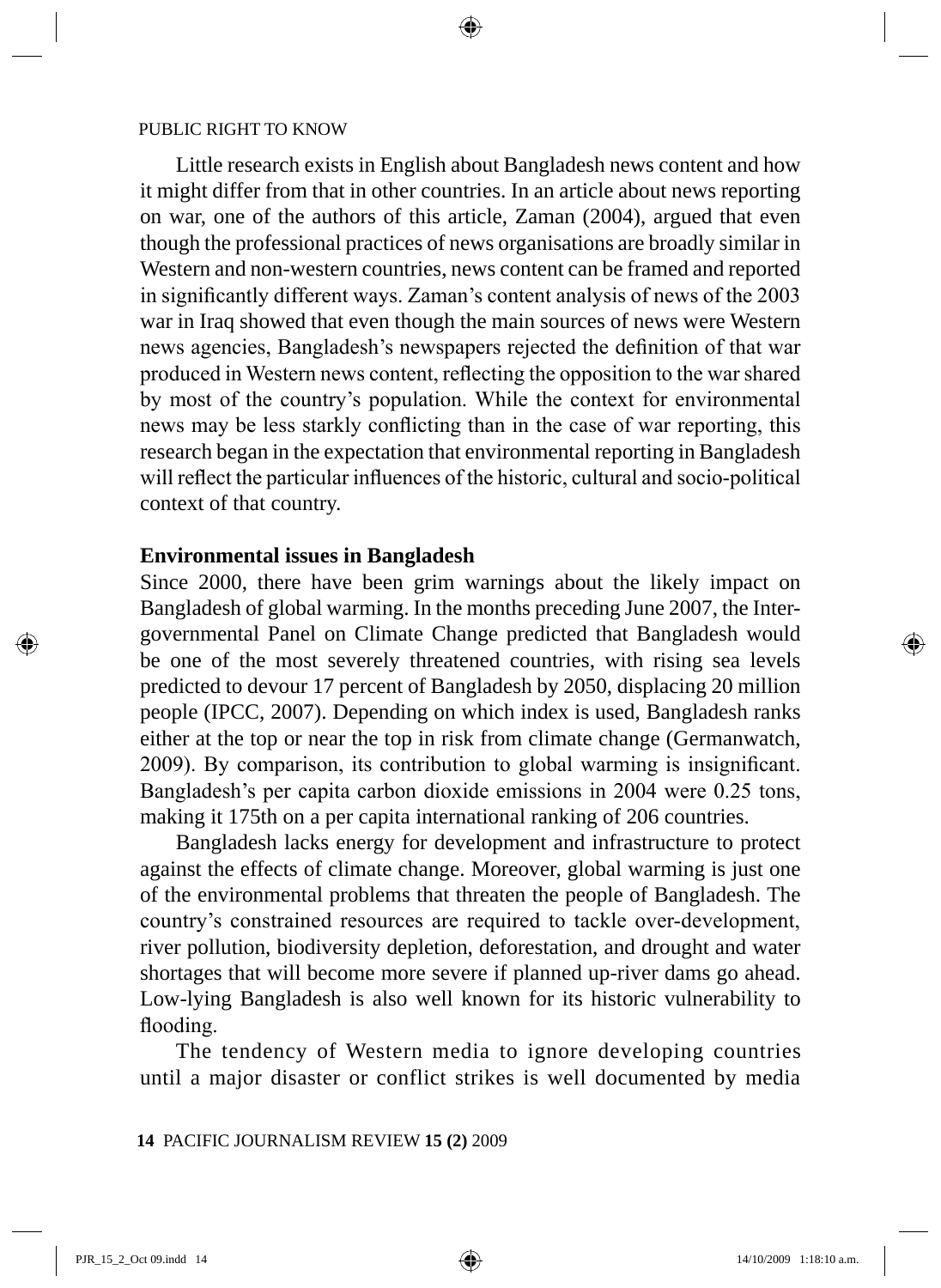studies researchers. For this reason, the image that mainstream Western media has projected of Bangladesh is one of poverty and floods (Bacon & Nash, 2004; Glasgow University Media Group, 2000; Philo, 2001). Yet, the environmental image of Bangladesh in the Western media is not always negative. In the aftermath of the United States' Hurricane Katrina disaster in New Orleans, it was reported widely that Bangladesh has developed knowledge and systems for dealing with such disasters (Theiren, 2005).

# **Conceptual approach**

This research draws on media sociological approaches to the study of the interaction between journalists and their sources.

News production around environmental issues is 'the meaning attributed to events, processes or states of affairs' (Ericson et al., 1989 p. 113). It is through the practices of selecting and quoting sources that journalists construct 'narratives of truth', justify their claims through creating as 'web of facticity' (Tuchman, 1978) and create maps of meaning (Hall et al., 1978; Berkowitz, 2009). As discussed in Bacon and Nash (2006), empirical studies of sources' interactions have tended to support Stuart Hall's influential view that by over-accessing the views of powerful sources or 'authorised knowers' (as Ericson called them), journalists play a role in legitimising existing political and economic relations (Davis, 2000; Bacon & Nash, 2003). We agree with Schlesinger and others however, that Hall's view, which was developed in the context of a major study of the media's role in policy formation in Britain in the late 1970s, underestimates journalists' agency in reporting on contests both within elites and between source organisations. While at times amplifying powerful elites, in other contexts, the media plays a role in critiquing and exposing the practices of those who exercise economic, political or symbolic power (Schlesinger, 1990; Curran, 1996, p. 129; Cottle, 2003).

In understanding the role that media play, it is important to step back and adopt what Schlesinger (1990) called a less media-centric approach. In attempting this, we have found Bourdieu's relational field analysis approach, which focuses on the ways in which power relations within fields intersect with power relations in other fields, to be useful (Bourdieu & Waquant, 1992, pp. 94-115; Schlesinger 1990, p. 77). While Bourdieu focused more on fields of cultural production such as academia and the literary field, his work has been applied recently to the field of journalism and its subfields (Benson &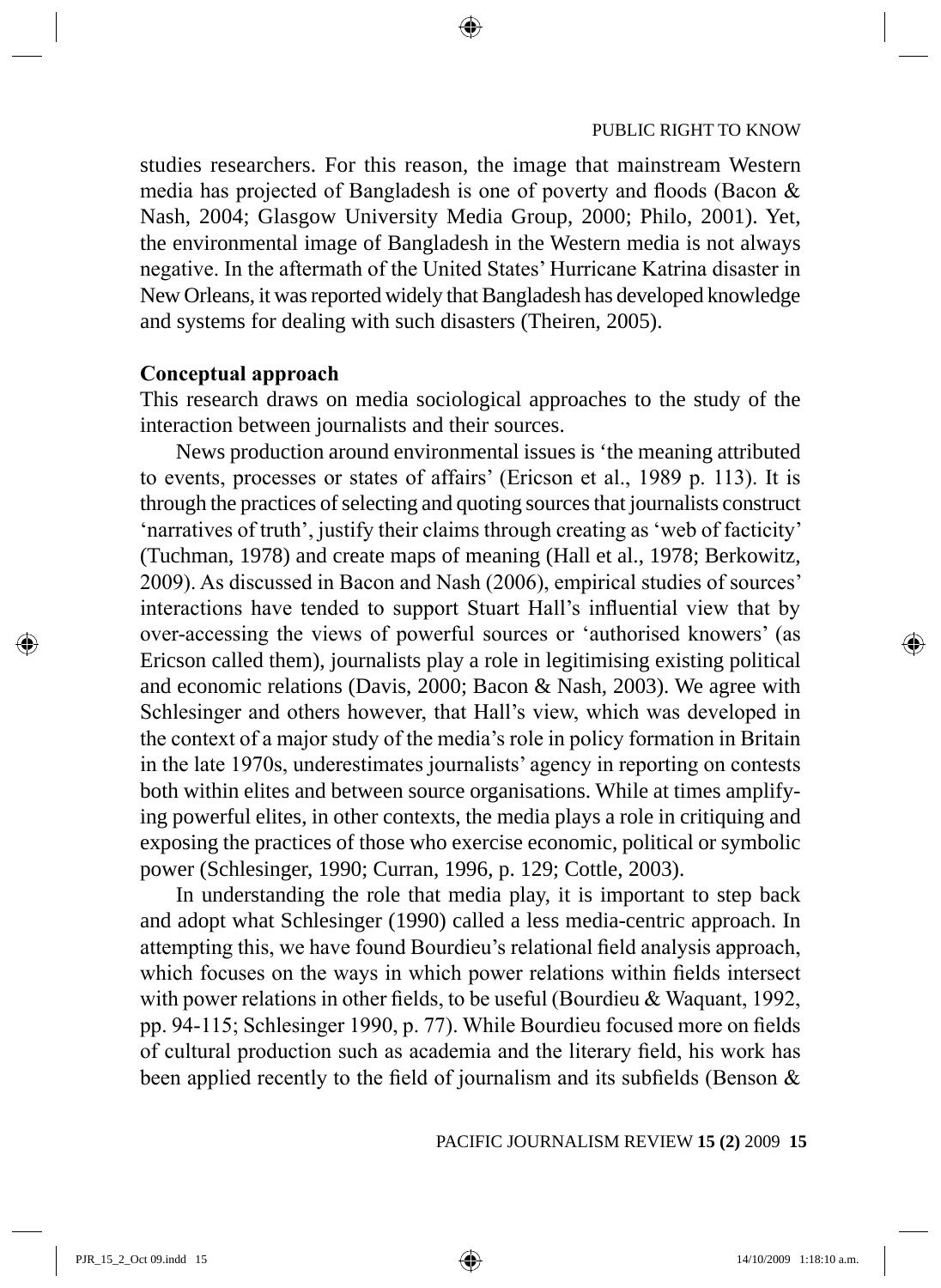Neveu, 2005). An examination of the interaction between journalists and sources in particular moments in time and space is one way of investigating the intersection of the symbolic field of journalism with other fields, including those of politics, economics, science and other forms of cultural activity.

In the case of source-journalist relations, journalists and their institutional sources, such as experts, government and military officials, politicians, company sources and NGOs, interact with each other in pursuit of their interests. Both, although often not explicitly, recognise how they are going to play by the rules within the media field. These rules may, for example, include formal and informal understandings about how the media will respond to government endorsed annual events, how 'off the record' sources can access the media, how experts will be used to legitimise particular perspectives and how public relations practitioners and journalists will relate to each other. Through such practices, sources and journalists pursue their interests while maintaining their own sense of identity and 'professional' integrity. The advantage of Bourdieu's broad framework of fields is that it provides an inclusive framework, encompassing macro- and micro-organisational perspectives, which enables a specific understanding of particular instances of journalism practice as well as insight into how these differ both within and between particular national contexts.

# **Tracing the environmental concerns: Methodology**

We conducted a basic content analysis of the environmental coverage in the three selected newspapers in Bangladesh to discern news reporting patterns in a systematic way (Hansen, 2009). We analysed selected stories for closer analysis to glimpse how social meaning emerged through the reporting practices of journalists. We recognise that to capture the complexity of interactions between the journalism field in Bangladesh with other fields, it would be necessary to conduct interviews with sources and journalists. However, this was not within the scope of this project and we put this forward as a snapshot which can provide insights that could lead to further research.

Electronic database key-term search was not applicable to the Bangla newspapers, so the selection of items was done by manual scanning of the websites of the *Daily Ittefaq*, the *Shamokal* and *The Daily Star* by one of the authors who possesses the required language skills. It is acknowledged that the examination of news coverage could have been more comprehensive if hard copies of these newspapers were obtained.

#### **16** PACIFIC JOURNALISM REVIEW **15 (2)** 2009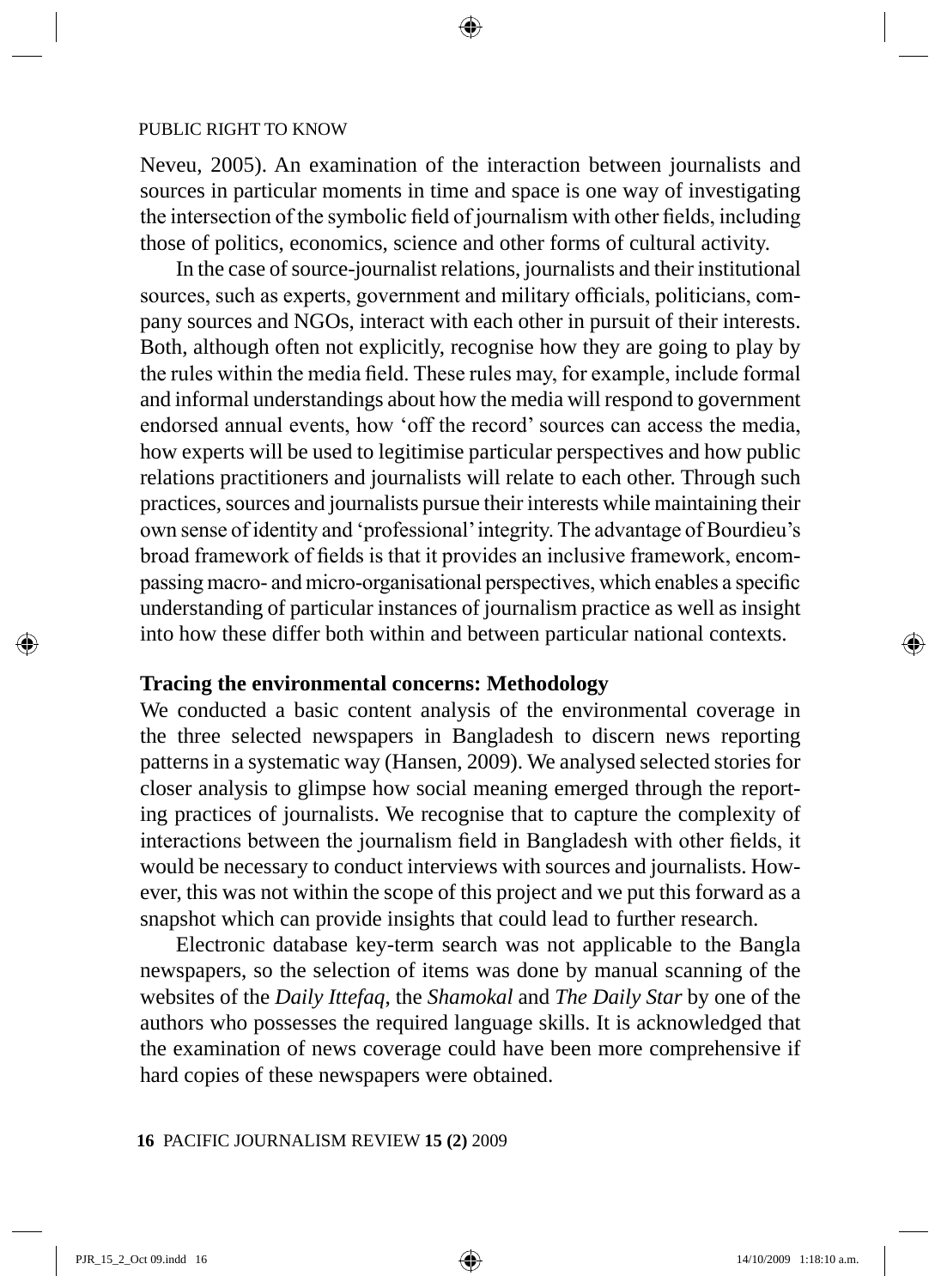Following Nash and Bacon (2006), each story was coded according to topics (water, forest, pollution, waste, land), number of words, type of articles (news, feature, commentary etc.). Types of sources and attribution of sources were examined to comprehend how the notions of 'primary definers', 'competition among sources' and 'facticity' operated in these stories.

After conducting a basic quantitative analysis, we chose stories linked to dominant themes in the environmental coverage in June 2007 for closer analysis.

# **Environmental news in Bangladesh—June 2007**

During June 2007, there were a substantial number of environmental stories in all three newspapers, including a number of front page stories. *The Daily Star* had the most stories with 104; the *Shamokal* had 78 and *The Daily Ittefaq*, 81. In the Bacon and Nash study over May and June 2005, the *Jakarta Post* had considerably more articles over two months than any of the other publication with 84 articles, four times as many as the *Manila Bulletin* with 21 (Bacon & Nash, 2006 p. 13). A Factiva database search of *Jakarta Post* revealed that in June 2007, the Indonesian English language paper had even more articles than *The Daily Star* with more than 150 articles dealing with environmental issues. This would suggest that, as we expected, the global news agenda has increasingly focussed on the environment. World Environment Day which is the focus for media events fell during this month.

The Bangladesh Environmental Journalists' Forum, an organisation of journalists to promote environmental concerns in newsrooms as well as in the public arena, argues that through their efforts, the level of coverage of environmental issues increased each day from an average of 20 column inches in the 1970s and 1980s to 50-200 column inches now (Chowdhury, 2007).

For this project, the articles were divided into news and non-news which included all commentary, editorials and features (see Figure 1). More than 60 percent of the items in each newspaper were news. There was, however, a substantial amount of non-news with *Daily Ittefaq* having the most with 63 percent. When a comparison was made with the proportions of non-news in the 2005 study, only the *Jakarta Post* had more than 30 percent of non-news items. Even allowing for the small samples, this is quite a striking difference. The *South China Morning Post* (Hong Kong, China), the *New Straits Times* (Malaysia), the *Bangkok Post* (Thailand), the *Manila Bulletin* (Philippines) and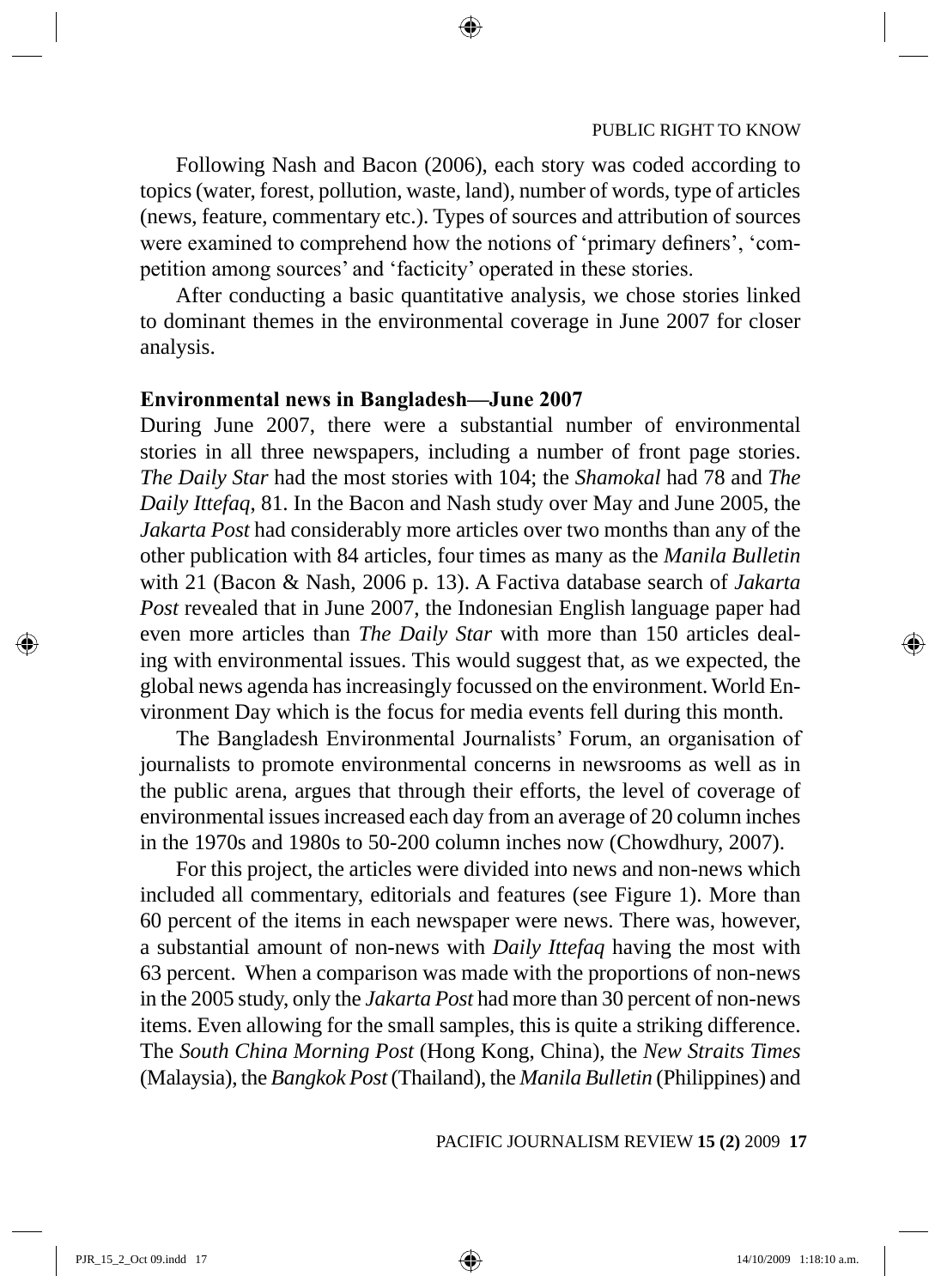

the *Sydney Morning Herald* (Australia) in the 2005 study, all had more than 80 percent news items suggesting that the coverage in these three Bangladesh newspaper is less dominated by shorter news items.

When the non-news category for the Bangladesh newspapers was further analysed, there was far more commentary by non-staff experts than features in the form of extended reportage. It is considered by two of the authors who have themselves worked in Bangladesh that this reflects the lack of time and other resources available in the media to do in-depth reportage. This is consistent with journalists and editors seeing themselves as active agents in opinion formation in the environmental field, often chastising government officials and encouraging the whole society to improve its protection of the environment. Compared to the English language Asian newspapers in the earlier study, these newspapers provided more room for pro-environmentalist commentary and analysis.

# **Subject matter covered by Bangladesh newspapers**

The main subject matter of each story was coded using similar categories to

**18** PACIFIC JOURNALISM REVIEW **15 (2)** 2009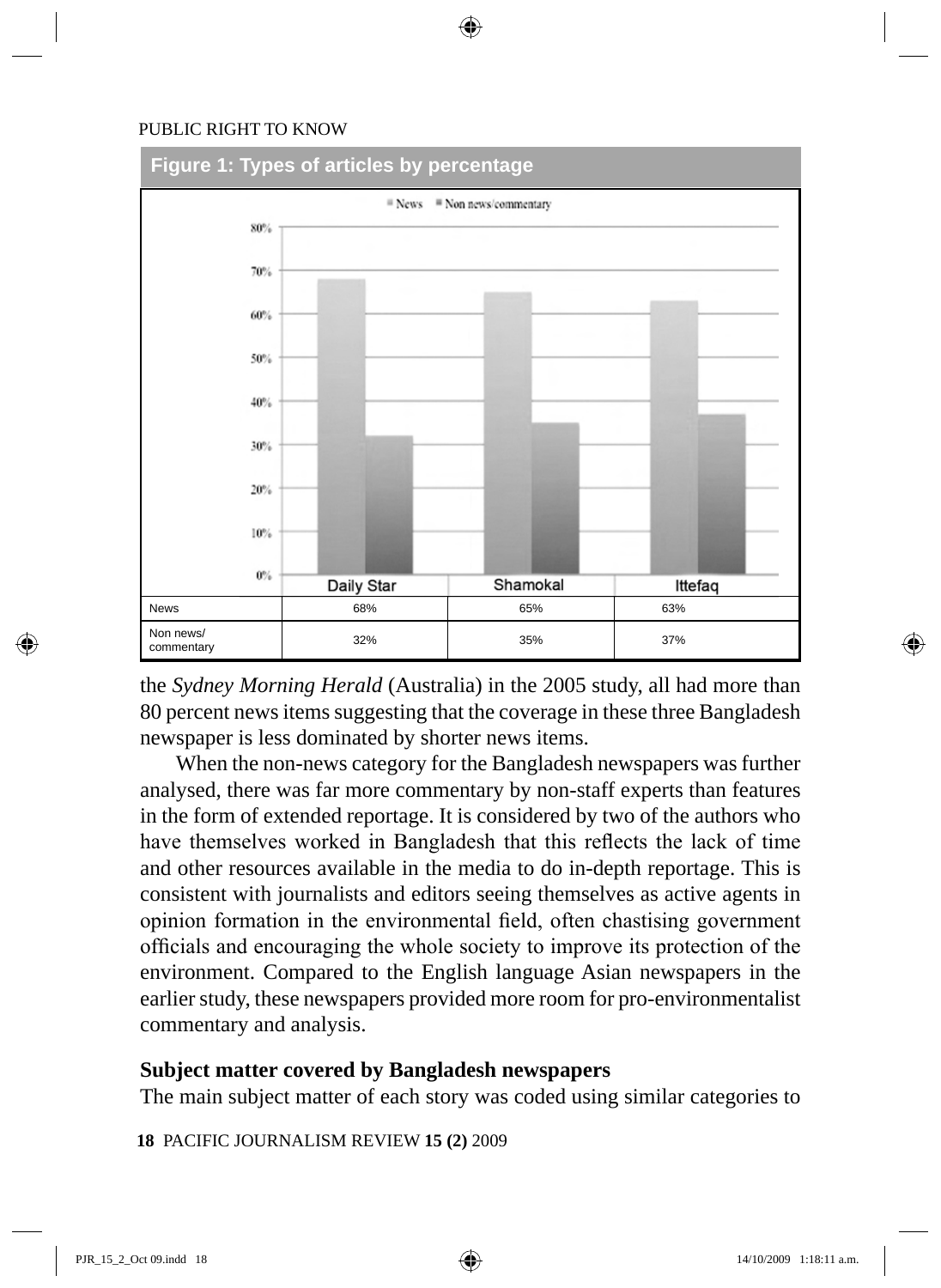| Subjects       | Shamokal | The Daily Star | Daily Ittefaq |
|----------------|----------|----------------|---------------|
| Water          | 15%      | 14%            | 25%           |
| Forest         | 15%      | 7%             | 10%           |
| Air            | 1%       | 1%             |               |
| Land           | 38%      | 38%            | 32%           |
| Energy         | 2%       | 2%             | $0\%$         |
| Flora/Fauna    | 3%       | 5%             | 9%            |
| Media events   | 3%       | 9%             | 12%           |
| Companies      | 1%       |                |               |
| Global warming | 13%      | 14%            | 6%            |
| waste          | 4%       | .9%            | 4%            |
| Other          | 1%       | 4%             | 9%            |

# **Figure 2: Proportion of articles about environmental topics**

the Bacon and Nash 2005 study (Bacon & Nash, 2006, p.15). The results can be found in Figure 2. Stories about land formed the biggest category with more than 30 percent of all environmental stories during the month being about land issues. This contrasted starkly with the earlier study in which there was negligible coverage about land in any of the newspapers. In such a densely populated country, encroachment on parkland and riverbanks is a continual problem. Most of the stories however during this month were about a catastrophic landslide that killed more than 100 people (see p. 23). Stories about water pollution and water logging were the next biggest category especially in *Daily Ittefaq* in which 25 percent of stories were about water issues, and 57 percent about either land or water. With the IPCC grim warnings for Bangladesh only a month or so old, it was not surprising that global warming was the third biggest category with 14 percent of stories in *The Daily Star* and 13 percent in the younger, less traditional *Shamokal* newspaper. By contrast, there were markedly less (6 percent) in the more traditional *Daily Ittefaq*. Of course, these figures mean little without more detail about the nature and quality of the information in the stories.

# **Sources used in environmental news**

A striking characteristic of the coverage was that in more than 70 percent of *Daily Ittefaq* stories and 66 percent of the *Shamokal* stories did not directly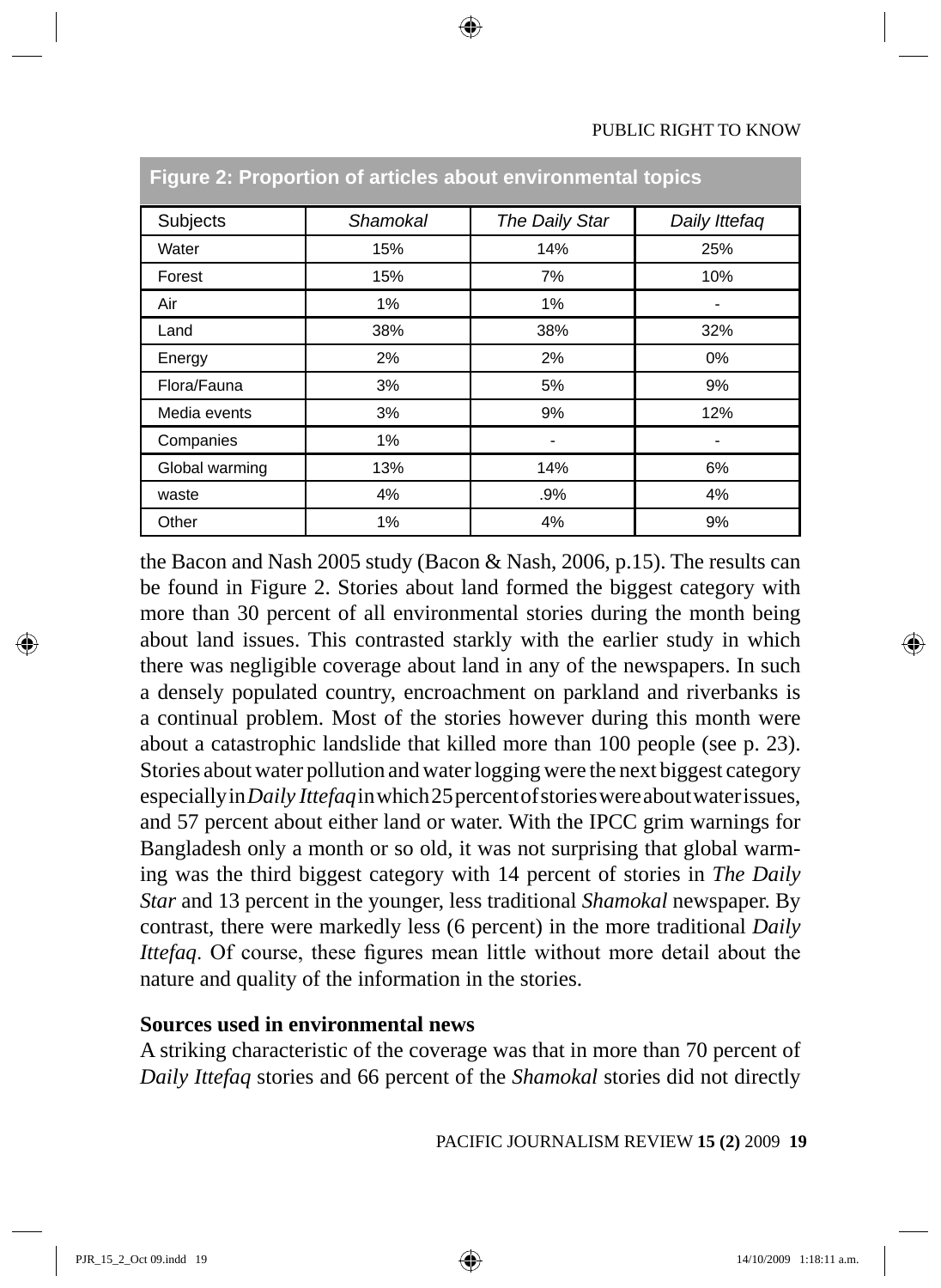quote any sources at all. On the other hand, all but 20 percent of stories in the English language *Daily Star* did quote sources. This was just a little less than the *Vietnam News* in the 2005 study, which had 24 percent of stories with no direct quotes, compared to the other papers, all of which had less than 15 percent. This finding is consistent with the high level of non-news analytical or opinion pieces (which do not usually involve interviews). Even many serious allegations of corruption and neglect in news stories were delivered in the form of statements by reporters rather than sourced to particular people or organisations.

# **Who gets a voice?**

In analysing who gets a voice in these three outlets, we included opinion pieces that were produced by a large range of people, including ex-ambassadors, journalists, retired teachers as well as representatives of both local and international NGOS.

The largest group of sources in each newspaper were government sources. *Daily Ittefaq*, which traditionally has been close to government, had the highest with 42 percent of all sources compared with the *Shamokal* with 36.5 percent and *The Daily Star* with 31.4 percent. At first glance, this tends to confirm Davis's finding (2000) that most empirical studies of sources have confirmed the view that journalists over access government sources, thereby legitimising and amplifying their power (see Figure 3). However, a closer examination of *The Daily Star* and the *Shamokal* reveals that quite a few of these sources are in fact either in conflict with other government sources, or unnamed government sources who are passing information to reporters without approval. Such 'unofficial sources', when used first in an article, can frame the 'reality' against which official government sources may be asked to respond. When used in this way, these unofficial sources cannot be described as 'primary definers' in the sense of powerful or authoritative figures but are nevertheless used by journalists to construct their 'web of facticity' in making allegations of corruption and abuse. The readers in Bangladesh understand that when journalists quote 'unofficial sources', information has been passed from inside government organisations directly to the media. They believe the stories not because of the sources' authorised status but because they know, through their own experience, that corruption is happening on a daily basis in official decision-making. In this way, the sources gain legitimacy. The credibility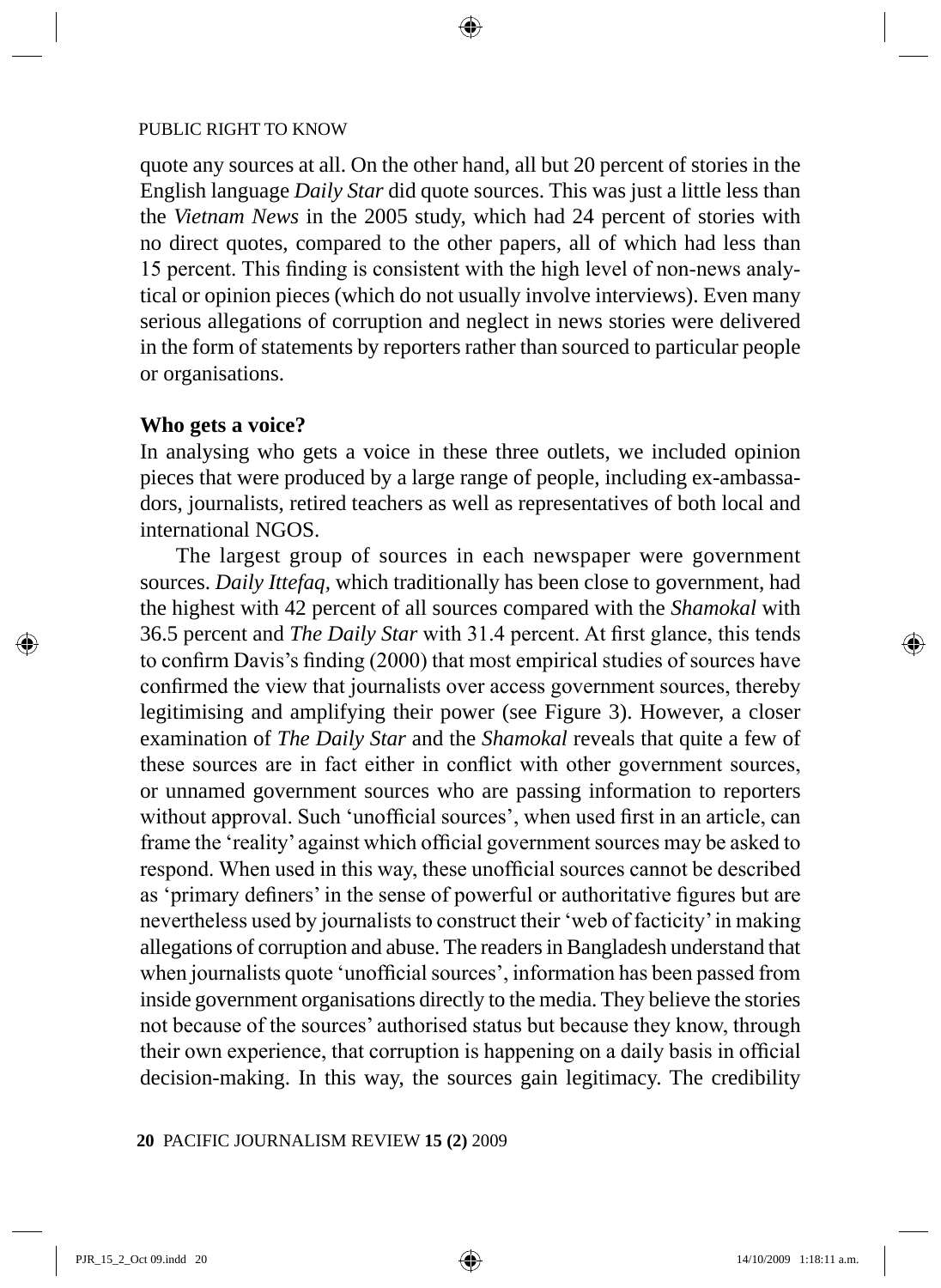

of the story depends on the reporter shaping a meaning for their audience that is believable. These journalists and 'unofficial sources' appear to be in a symbiotic relationship across the media and government fields, mutually 'playing a game' to expose corruption and malpractice (Benson & Neveu, 2005). We tend to agree with Berkowitz who argues that the interaction between journalists and sources needs to be understood in its specific context and that research findings about source interactions in Anglo-American style journalism may not necessarily apply in other contexts (Berkowitz 2009, p.111).

Political sources in all three newspapers were extremely low because during June 2007, Bangladesh was under a caretaker government backed by the army and no political party was in power. Company sources, which are prominent in Western and some Asian media environmental coverage, were also very low. This may be explained by an overall lack of media scrutiny of the impacts of foreign investment in Bangladesh, the high involvement of the government in the economy and because local companies are less organised to access the media than those in more developed economies.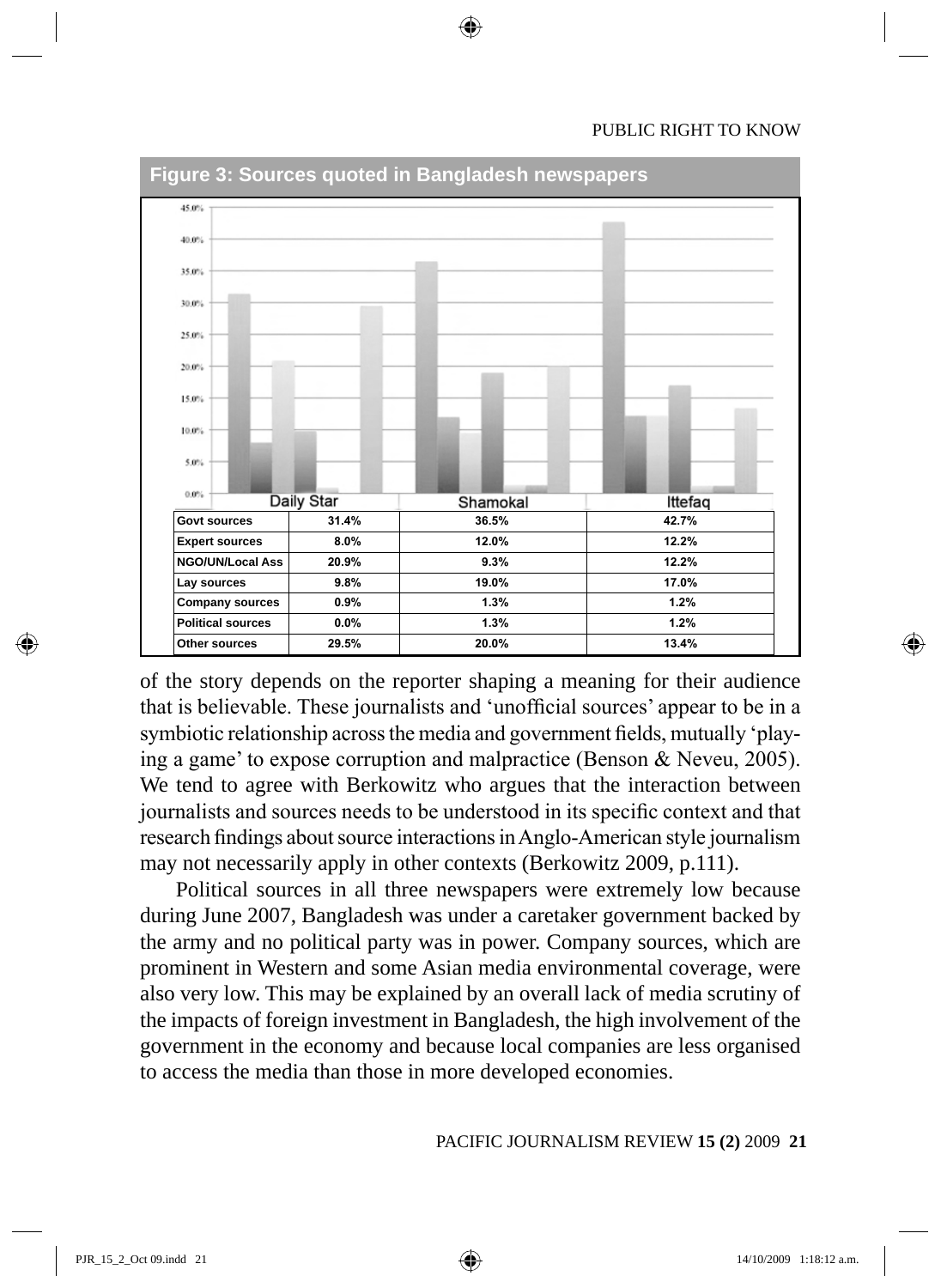While government sources were dominant, the Bangla language newspapers interviewed a greater proportion of ordinary people about the impact of environmental issues on their lives (the *Shamokal*: 19.0 percent; *Daily Ittefaq*: 17.0 percent) than *The Daily Star*. This perhaps reflects the more elite status of *The Daily Star* and its readers. *The Daily Star* also had a high proportion of 'other sources' because it runs quite detailed reports of public seminars on social issues in which it names a wide range of community speakers. The Bangla language newspapers also used a greater proportion of experts (e.g., geographers and scientists) than *The Daily Star* which relied more on NGOs, the United Nations and community groups. This reflected the stance of *The Daily Star*, which is closely aligned with NGOs and unlike any newspaper in our earlier or any mainstream newspaper in Australia explicitly defines its role as building and promoting 'civil society' alongside, and sometimes in opposition to government.

In continually urging government action to protect the environment, *The Daily Star* overtly campaigns on environmental issues. During 2009, it has campaigned even more actively on the environment, launching a campaign to save the rivers of Bangladesh. Rather than being in a weak position in relation to other fields as has been suggested by theorists applying a Bourdiean field analysis to Western journalism (Benson and Neveu, 2005), journalism in Bangladesh attempts to carve out for itself an overtly active role in shaping government policy, although the effectiveness of this attempt can be neutralised by the overall political framework in which it operates.

While assertive, the Bangladesh press is more active in holding the government accountable than private companies. This compares with the finding in the early Nash and Bacon study which found the *Jakarta Post* to be the most assertive newspaper in its coverage of environmental issues but particularly in relation to companies, including foreign companies (Bacon & Nash, 2006, p. 17).

#### **Case studies**

Apart from longer opinion pieces or reports of seminars and events, much of the coverage of the environment is framed by a sense of crisis and disaster. In this section, we will explore the coverage of two stories to achieve a better understanding of the reporting practices.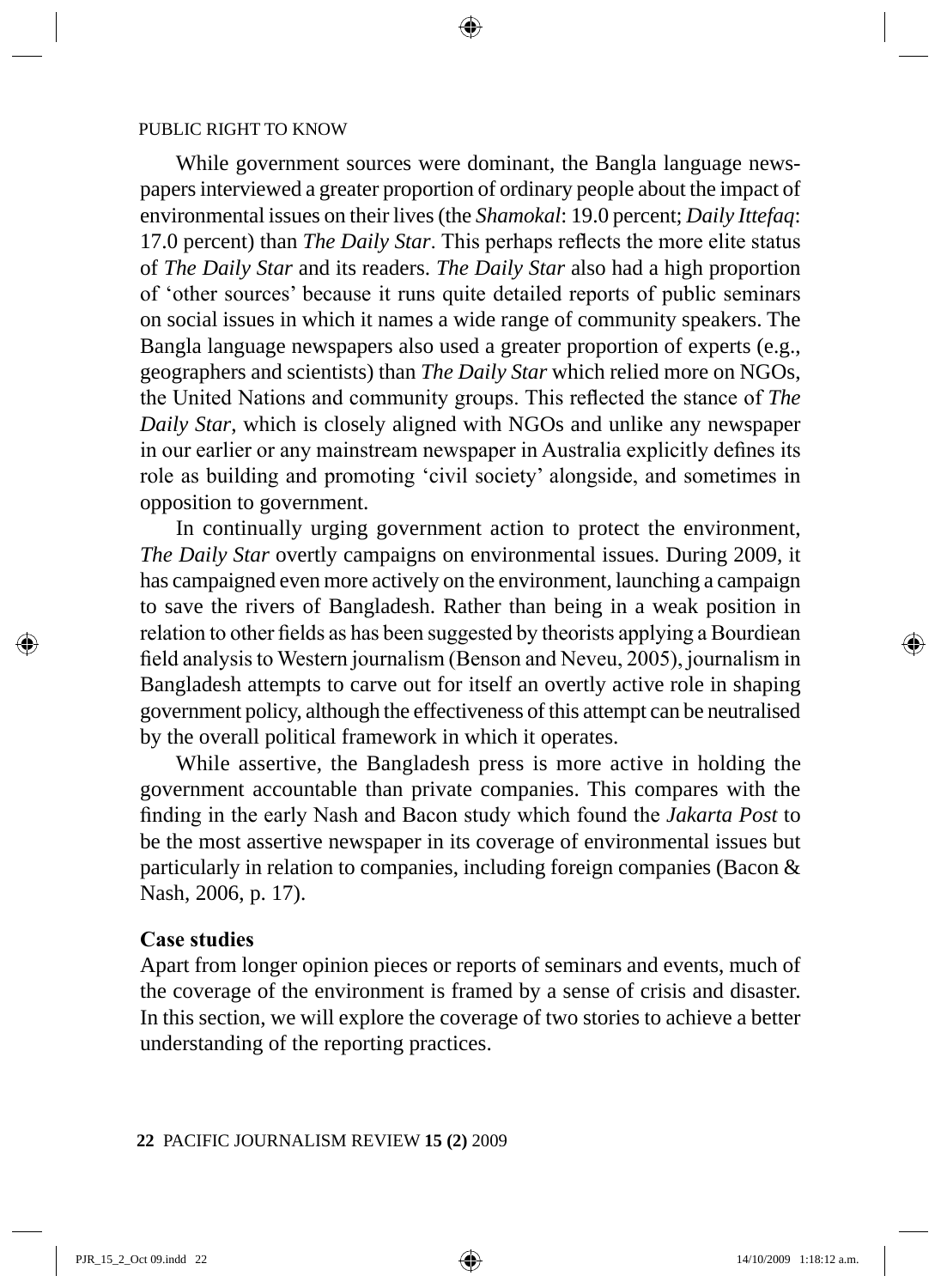# **Case theme: Landslides**

On June 11, a landslide occurred in the port city of Chittagong when heavy monsoonal rain and tidal wave caused a huge mudslide which engulfed housing and killed more than 100 people. The media had previously warned that such an event could occur due to illegal hill cutting for development. From the beginning, all three papers extensively covered this story, and blamed this 'man-made' disaster on corrupt and inefficient government departments. There were a number of follow-up stories revealing the potential danger of illegal cutting of hills in other areas of the country. The coverage of the disaster included descriptions of the slippery mud, comment on the cause of the landslides, and allegations about corruption and inefficiency amongst politicians, public officials, and private development agents.

#### *The Shamokal,* 13 June 2007

# Headline: *Man-made disaster*

This is a special report on the cutting of earth away from hills. This story explicitly points the finger at corrupt politicians, and public officials who collaborated with them. It used extensive named sources from relevant public bodies, such as the city corporation, academics and activists from non-government organisations to comment on the disaster. The reporter (Kazi Abul Mansur) identified a number of reasons for the sudden mudslide, including indiscriminate cutting of hills, blockage of the storm water drainage system, creeks and canals caused by negligent construction. The reporter wrote,

Investigations revealed that more than 250 hills of different sizes had been destructed during the last 25 years in Chittagong...around 15 residential areas had been built during the last 15 years. The influential quarters engaged in selling residential plots at exorbitant price are involved in the cutting of hills.

'Influential quarters' is a term widely used in Bangladesh's media to refer to a clique of rich business people and corrupt political leaders at various levels. The reporter alleged that these people overrode restrictions for cutting hills for development by bribing public officials to issue leases and permits allowing residential developments.

While the reporter does not reveal any direct evidence of corruption, he does refer to 'investigation' implying that he has carried out his own inquiries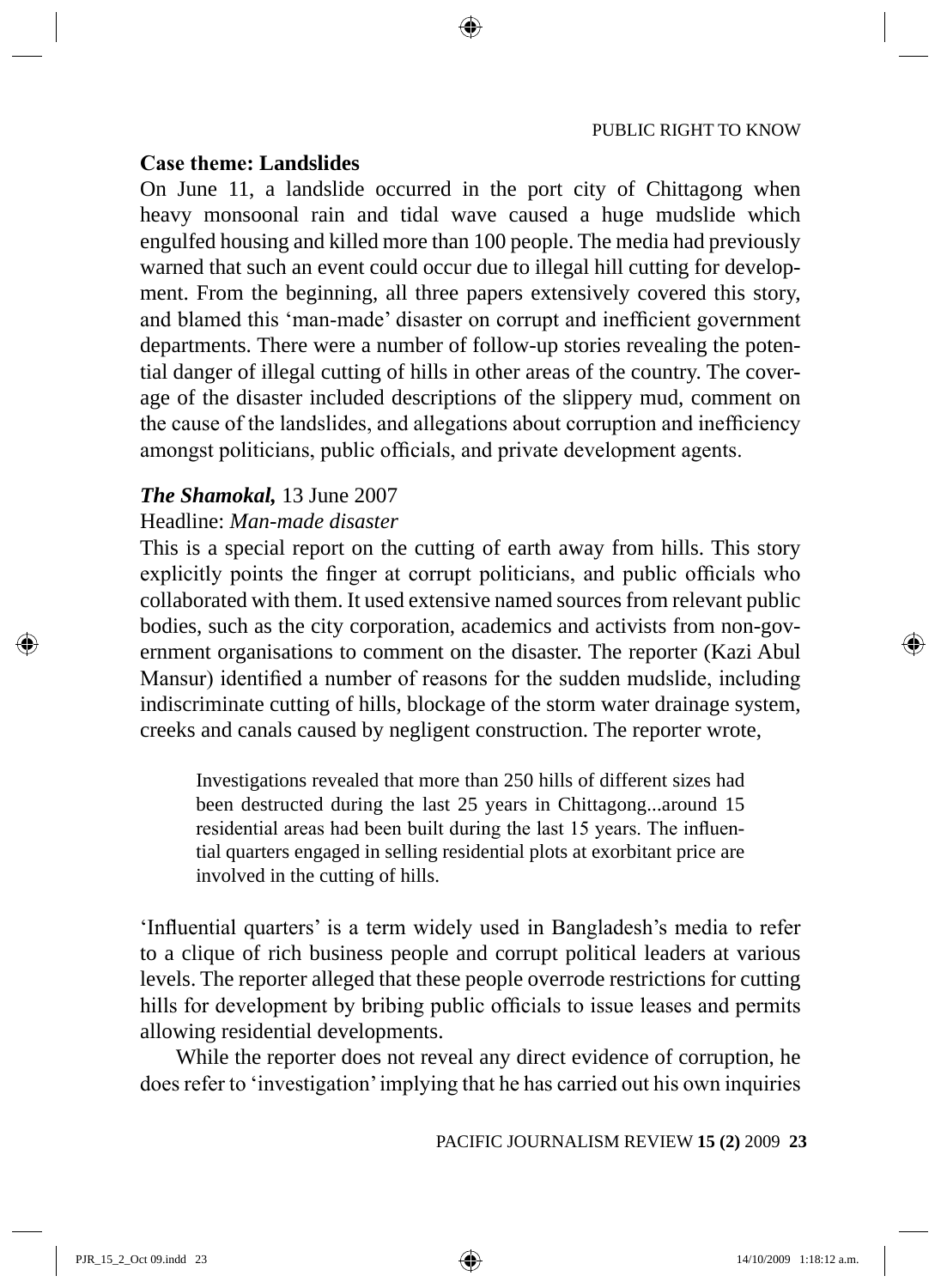and supports his allegations by non-government and academic sources. In this situation, the journalist could be said to be relying on his own reputation or cultural capital as a long-time experienced reporter and on the readers' sense of the corruption as a daily occurrence in the city.

The report provides an example of the contestation between different sources (Schlesinger, 1990) in Bangladesh newspapers. In this story, expert sources directly held influential quarters responsible for such disaster. The acting mayor of the City Corporation tried to deflect the accusation by saying that 'influential quarters' were not solely responsible for the incidents. By quoting the mayor, the reporter was fulfilling journalistic requirements for 'balance' but nevertheless structured his story to prefer his 'truth', which he signals by using the word 'investigation', supported by opinions of non-government and academic sources.

# *The Daily Star,* 12 June 2007

# Headline: *Mindless hill-cutting caused mudslide*

This asserts that the destruction of more than a hundred hills in and around Chittagong region caused the huge and destructive mudslide. The report began by using a university professor and a lawyer to explain the impact of the 'mindless hill-cutting' (Roy, 2007), using directly quoted sources:

'We warned several times that the places where landslide occurred had become vulnerable due to hill cutting. But proper measures were never taken to stop the practice,' Dr Shahidul Islam, geography professor of Chittagong University, told *The Daily Star* over telephone yesterday. Dr Shahidul conducted a survey that came up with the findings that over one hundred hills have disappeared due to hill cutting during the last 30 years….ASM Maksud Kamal, national expert, Earthquake and Tsunami Preparedness, UNDP, said no risk of landslide is involved if the hills are cut with a slope of 20-30 degrees. But the hills in Chittagong were cut with slopes of 70-80 degrees, making those hills highly unstable. (Roy, 2007).

The article then goes on to quote 'an environmental activist' working in Chittagong as saying: 'influential political leaders, truck owners' association, contractors, brick kiln owners, real estate developers and local goons used to conduct the hill cutting business through managing some government officials concerned. In many cases, they worked as a syndicate and as several influential leaders of big political parties operated the hill cutting business from behind the scene...'

**24** PACIFIC JOURNALISM REVIEW **15 (2)** 2009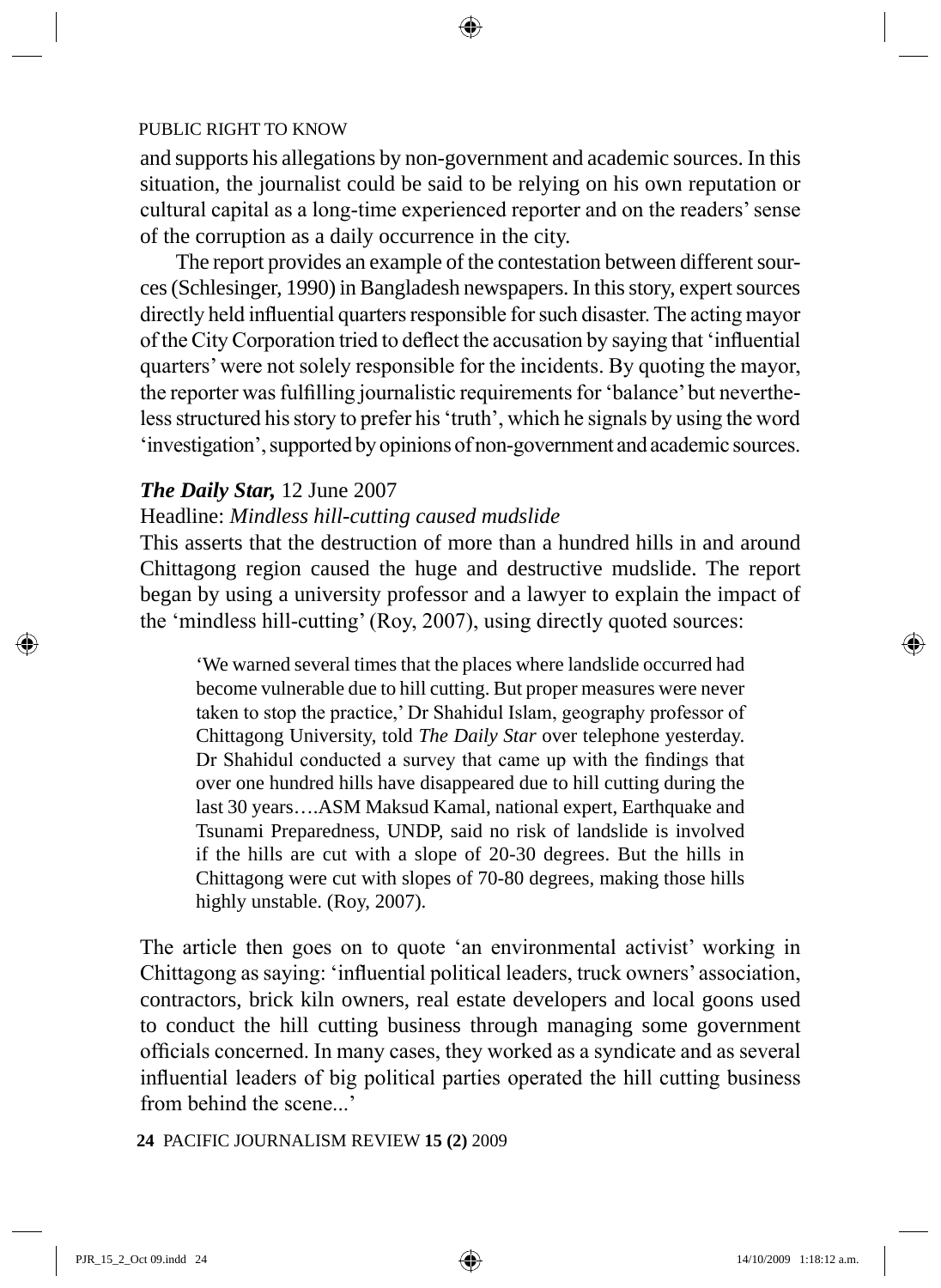In this report, produced immediately after the landslide, the *Daily Star* establishes its general position on the mudslide by using sources strongly supporting the newspaper's view. No government sources are quoted, although it is possible that they were not available.

# *The Daily Star***,** 16 June 2007

# Headlin*e: Hill cutting rampant defying ban, danger of disaster*

This special front page report was sent to Dhaka several days after the disaster from Chittagong (Majumder, 2006). In comparison to the previous items, this report uses a wider range of sources. Quoting unnamed forest official sources, the reporter makes more specific allegations than previously and states that despite a government prohibition on hill cutting, a group of corrupt government officials and local influential people has been engaged in clearing hills and extracting soil, selling them to other parts of the country in construction sites and for bricklaying purposes. The reporter then quotes a trucker who says: 'Supplying soil has become a profitable business as it needs only a little investment. A truckful of hilly soil sells at Tk. 500.' The article then quotes Fazle Elahi, president of NGO Global Village who had made previous complaints as saying that 'nothing fruitful came (of the complaints) as the hill-cutting syndicate comprising local political leaders, government officials and law enforcers continued business as usual'.

In all, this investigative story employs six sources including one anonymous, one non-government organisation source, one local source and three senior level regional government official sources. In response, two officials are quoted, neither of whom addresses the allegations directly. One forestry official acknowledged the grave danger but said an 'integrated approach' was necessary while the Superintendent of Police Mohammad Abdul Kader 'expressed alarm about the disaster that looms' and said steps were being taken to act on complaints.

This story reveals fresh information about a matter of public concern by independently collected evidence. Responses from those in authority are sought. As such, this story can be seen as a piece of investigative journalism in which the reporter constructs the 'web of facticity' according to what he has found to be the truth. First hand observation, expertise and authoritative sources are used to build a credible narrative. While 'balance' is achieved by getting responses to the allegations, the story is constructed to persuade the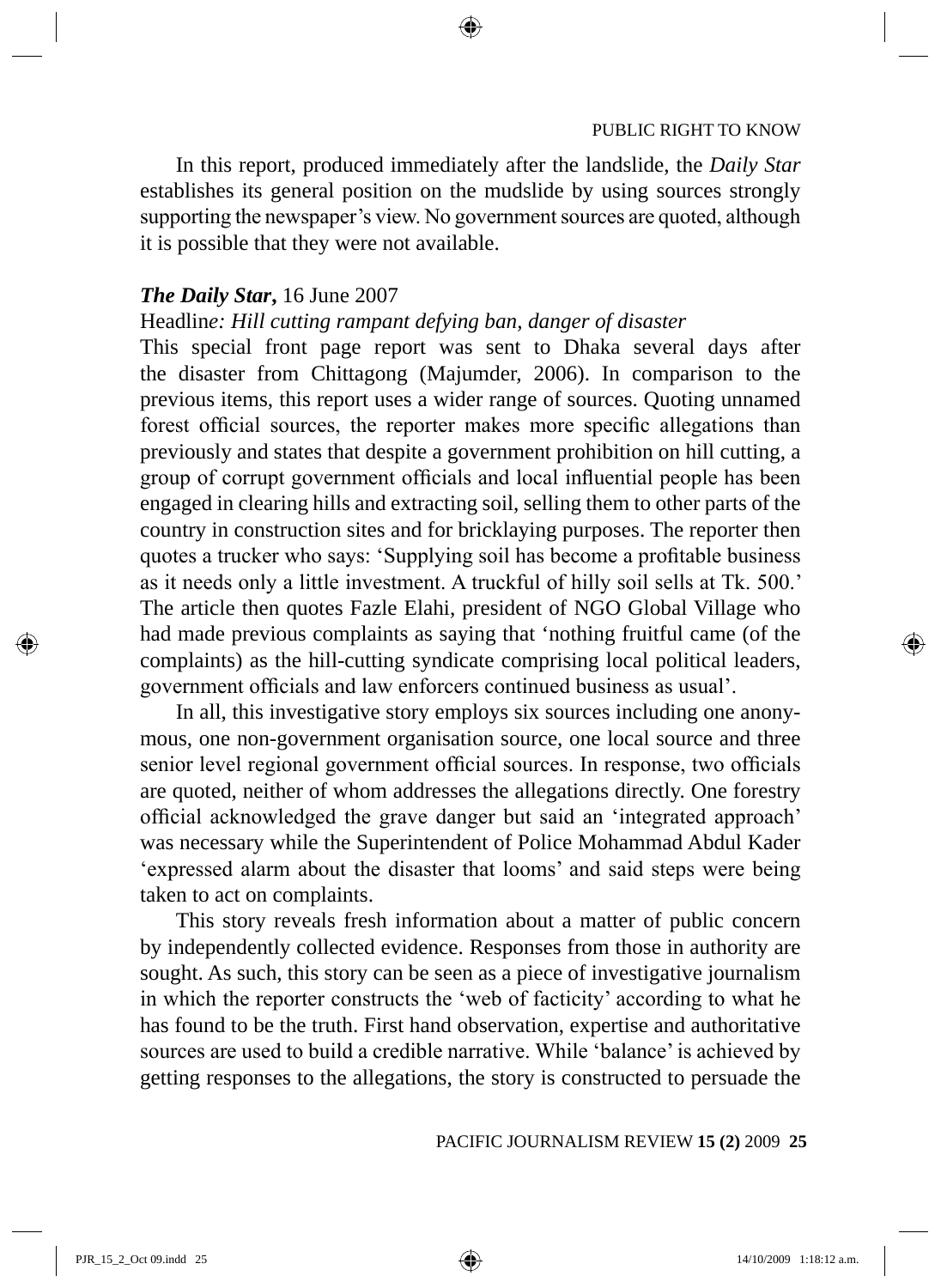reader that responsible government officials have failed to protect the public. It can be seen here that this newspaper is again prepared to stake out its place in opposition to the government. Although the culprits are not named, the copy is written in a way that readers would draw on their own knowledge to reach conclusions.

# **The** *Daily Ittefaq***,** 15 June 2007

# Headline: *Govt ordered to stop illegal hill cutting*

This general item reports on a visit by the Communications Adviser (member of the interim administration **t**hen in office, and equivalent to a minister in a regular government) in the landslide-affected disaster area of Chittagong. The adviser ordered all residential housing planning in the affected area to stop. Evidently, as an 'authorised knower' (Ericson et al. 1989), this highranking official is trying to impose the government's definition on events by responding to journalists' investigations about allegations of corruption, but without shouldering any responsibility.

Overall, this case study shows that the media played an active role in attributing the cause of this environment disaster to corrupt and negligent officials. Despite this, in follow-up stories the government is given ample opportunity to recover its image through stating what action it is taking to solve the problems. In reasserting its position, the government is assisted by its underlying powerful position, media time pressures and lack of journalistic resources to further investigate.

The reassertion of the government's position can also fit into the notion of 'development journalism' (Richstad, 2000; Xiaoge, 2009), which does not necessarily imply government control of news media, but rather the notion that the media works in cooperation with the government and other nongovernment organisations for the benefit of the country.

# **Case theme: Global warming and heatwave**

During the first part of 2007, the Intergovernmental Panel on Climate Change progressively released its report containing dire long-term warnings for Bangladesh and other coastal countries (IPCC, 2007). So it is not surprising that global warming was firmly established on the news agenda. June was also dominated by an extreme heat wave that led to cuts in electricity generation and water treatment plants in major cities. Each of the newspapers linked the heat wave with environmental issues. Some reports emphasised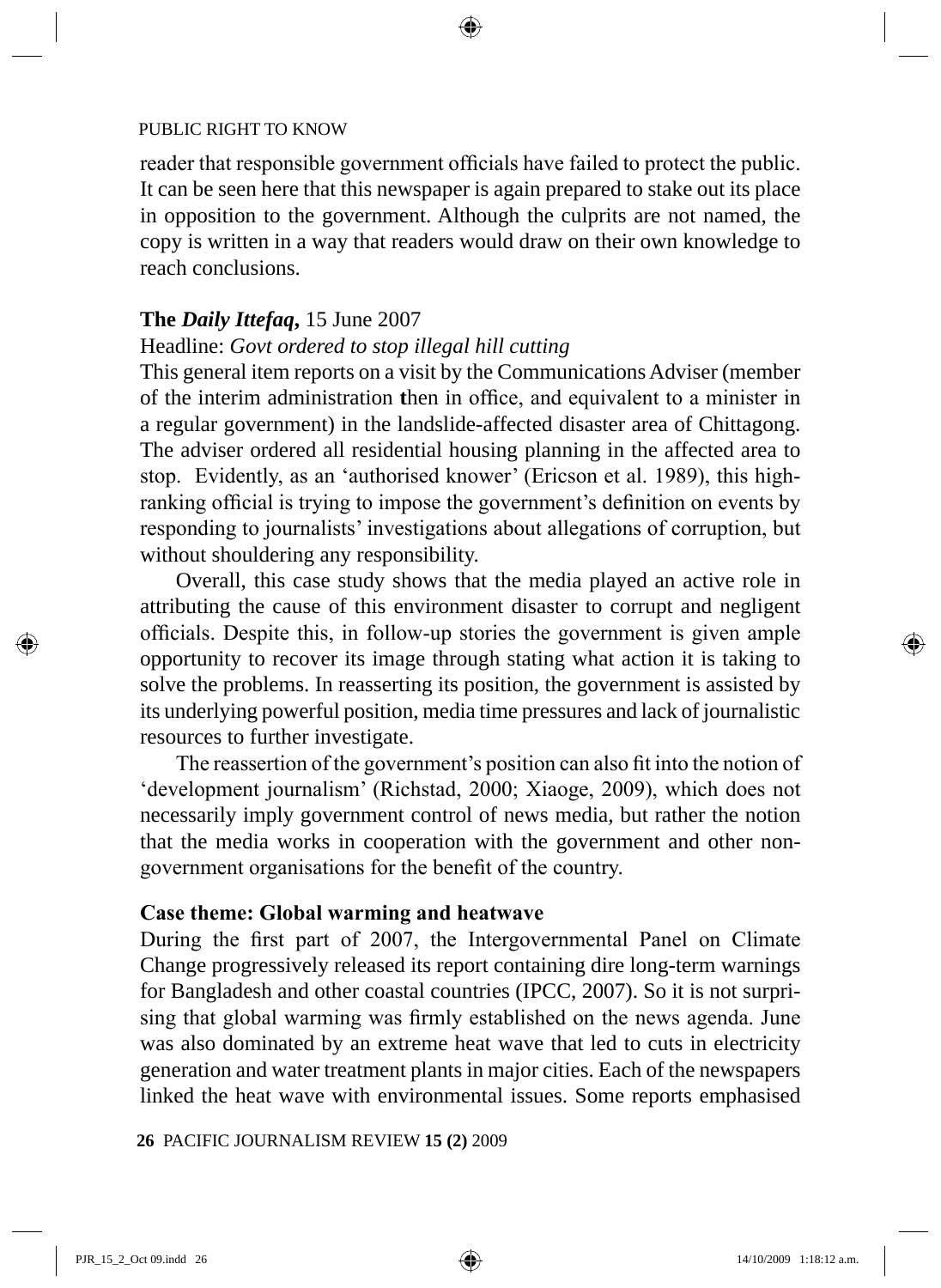local environmental issues connected to the inefficiency of public utilities, poor planning and rapid development while others suggested the heatwave was an indication of how conditions could deteriorate further if rapid action was not taken to stop global warming.

Significantly, while media in the United States and Australia were still debating whether or not human-induced climate change existed (Newman, 2008), newspapers in this impecunious developing country editorialised about the urgent need for the international community to take action and were already holding the developed 'West' responsible for significantly contributing to the environmental threat. *The Daily Star* also published long features by environmental journalists and an ex-teacher summarising United Nations and other reports analysing how rising temperatures would cause illness including malaria epidemics and add to already existing unsafe water problems. (A Factiva database search establishes that these reports were scarcely mentioned in the Australian media at this time.)

# *The Shamokal,* 1 June 2007,

# Headline: *Heatwave will continue for more days—12 died*

This story describes the risk to the public of the continuous heatwave including failures in electricity and water. Quoting a number of the newspaper's district correspondents, the report claims 12 people have died because of excessive heat. It lists victims' names but does not establish the source of the claim that the heatwave has caused the deaths. No relevant sources such as local doctors, health officials or close relatives are cited. The report also mentions that 41 degrees Celsius, the highest temperature in three years, may not seem high, but leads to unbearable living conditions for urban dwellers without water, electricity or adequate housing. The report notes that the monsoon rains are arriving later than usual.

#### *The Shamokal***,** 1 June 2007

# Headline: *Capital is turning into a hot island*

This story reports on extreme dry and hot conditions in the country's capital Dhaka, which it refers to as a 'hot island'. Quoting sources from the meteorological department, climate and water experts and environmental advocates, the report links higher temperatures with unplanned urbanisation which has destroyed parks and a dramatically increased concrete surface area. The extremely high-density population and buildings mean air cannot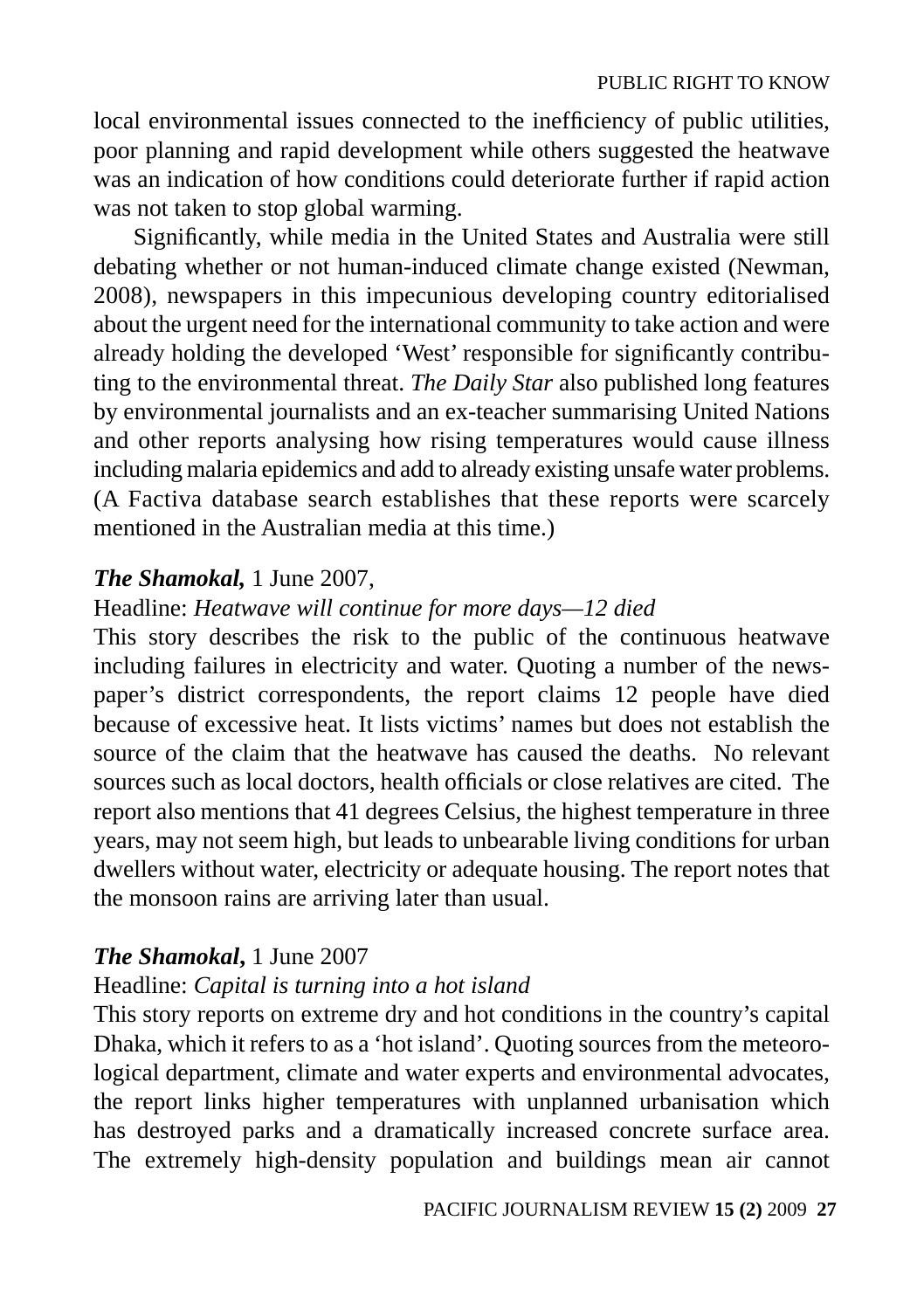circulate and is polluted by the increased use of fossil fuels. The story quotes a spokesperson from the Bangladesh Environment Movement who clearly links deteriorating weather conditions to public administration mismanagement.

#### *The Shamokal,* 2 June 2007

# Headline: *10 died from Heatstroke in four districts*

This is a compilation of reports from correspondents across the country which describes how people are falling sick and dying from simmering heat which is linked to global warming. Again, it does not provide specific sources for these claims. The reports also criticise the public utility service agencies for failing to provide adequate and efficient services.

Two of the above reports lack any supporting evidence for the factual claims, which it can be argued, weakens their credibility (Tuchman, 1978). There could be several explanations for this lack of attribution. It may be that the 'facts and figures' used for rising temperature, acute water crisis and electricity were 'information subsidies' supplied by public departments (Gandy, 1980, quoted in Davies, 2000), which the reporter did not want to acknowledge. Alternatively the organisational culture may be one in which such facts do not need verification or the approach may reflect the individual practices of the reporter (see also Patterson & Urbanski, 2006).

Of the three papers, *Shamokal* went furthest in linking global warming with the heatwave, although it did not verify or quote sources which supported its claim.

# *The Daily Star,* 5 June 2007

# Headline: *Bangladesh to be worst victim of climate change*

This report is about a World Environment Day seminar on climate change. Quoting one speaker, the report asserts Bangladesh should form an alliance with other South Asian countries and demand compensation for climate change from 'developed' nations. The news report also describes dramatic threats to Bangladesh's future food production and increased permanent salinity in the country's coastal areas.

This and other similar reports of other climate change seminars demonstrate how different NGOS are involved in 'claim-making activities' (Hansen, 1993) to demonstrate their positions about environmental awareness in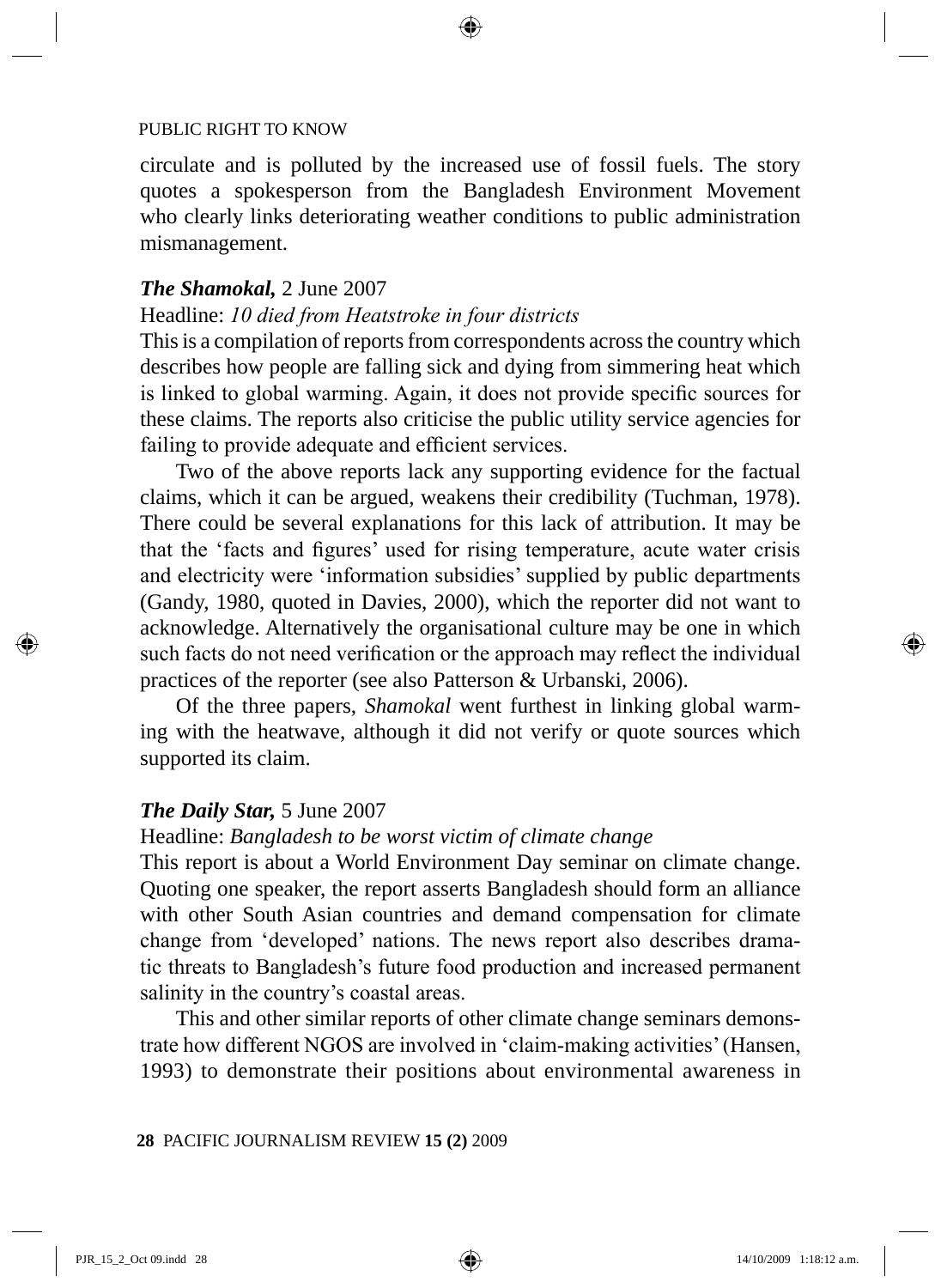the public domain. However, unlike NGOs in Western countries, such as Greenpeace (Hansen, 1993), which stage protest actions to gain media attention, Bangladeshi non-government organisations, rather than being marginal, could be seen as closer to 'primary definers' in Hall's terms (Hall et al., 1978). They exert considerable influence on government policy and have strong connections to the United Nations and other global organisations. But like other sources, they adopt strategies to negotiate their presence in news media space, including public seminars that are reported in much more detail than in Western media.

Despite some lack of sourcing, these stories and editorials linking the effects of the heatwave with the predicted future impact of global warming, demonstrate that Bangladeshi media and broader audiences are actively shaping perceptions of global warming and its impacts. While many millions of citizens cannot read the newspapers, their narrative of urgency, dire warnings and accusations against international and local bodies who fail to act will percolate to other media and broader audiences.

# **Conclusion**

A comparative approach to reporting practices, including study of the interaction between journalists and their sources, provides insight into the broader relationships between the field of journalism and other fields, including those involving government and non-government activity. This small study has demonstrated that as elsewhere, environmental reporting in Bangladesh is a strong and growing sub-field of journalism with its own specific characteristics and relationships with other fields, as well as similarities with journalism elsewhere.

Compared to an earlier study of English language newspapers published in this journal (Bacon & Nash, 2006), Bangladesh newspapers, particularly *The Daily Star* and *The Shamokal* exert considerable agency, often in alliance with non-government organisations and insider 'off the record' government sources, in seeking to define national environmental policy and action. It is acknowledged that in making their 'truth claims', the newspapers often lacks 'on the record' evidence to fully verify their allegations, relying on Bangldeshi audiences' ability to interpret the journalists' meaning.

The existence of anthropogenic climate change is accepted in Bangladesh and the focus is on the impact and amelioration, the attribution of blame and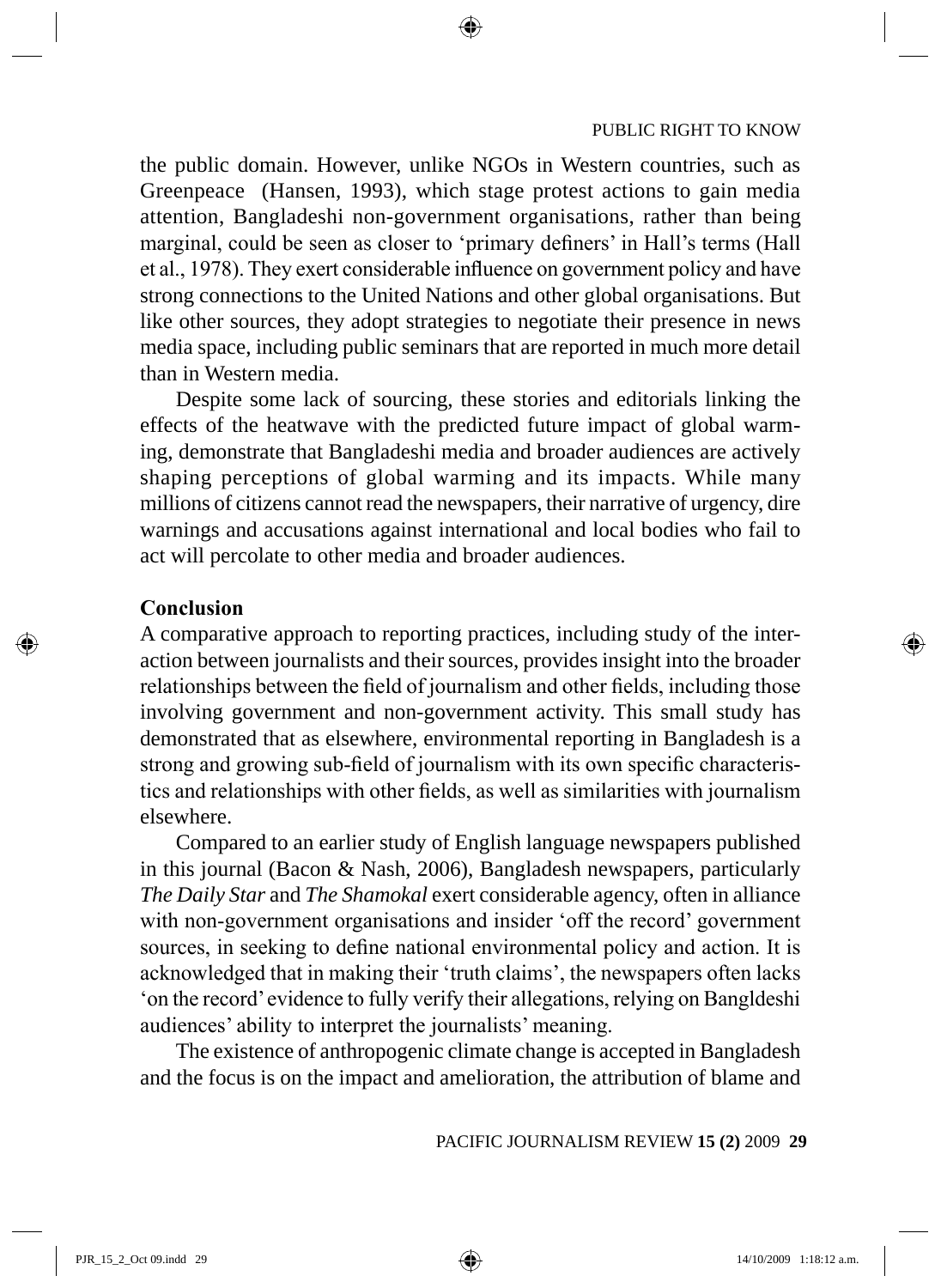compensation from the West. This compares with coverage in the United States and Australian media where more emphasis has been placed on debating the science (Boykoff & Rajan, 2007; Newman, 2008). Although the existence of global warming has been increasingly accepted in the Western media, most coverage of global warming is about the impact of policy initiatives, such as carbon emissions trading schemes, in national economic and political fields.

If sustainable global solutions are to be found, it is important that citizens can perceive what the impact of environmental problems might be on those beyond their national borders.

For English language-only readers outside Bangladesh, the online edition of *The Daily Star's* 'first draft of history' provides a much closer look at how environmental issues are unfolding in this part of South Asia than can be found in either Western media or on Western environmental organisation websites.

The Australian Centre for Independent Journalism intends to carry out further comparative research on specific environmental issues, including climate change, in different Asia-Pacific contexts.

#### **References**

- 10 died from heatstroke in four districts. (2007, June 2). *The Shamokal*. Retrieved on 15 July 2007, from www.shamokal.com
- Australian Press Council (2008). *State of the newsprint media in Australia.* Sydney: Australian Press Council.
- Bacon, W. and Nash, C. (2004). Stories in distress: Three case studies in Australian media coverage of humanitarian crises. *Australian Journalism Review*, *26*(1), 19-39.
- Bacon, W. and Nash, C. (2006). Reporting sustainability in the English-language Press in South East Asia*, Pacific Journalism Review*, *12*(2), 106-134.
- Bangladesh Bureau of Statistics (2006). *Statistics Bangladesh, Government of Banglades*h, Dhaka (Bangladesh), Retrieved on 15 July 2008, from www.bbs.gov. bd/dataindex/stat\_bangladesh.pdf
- Bangladesh to be worst victim of climate change (2007, June 5). *The Daily Star*. Retrieved on July 2007, from www.thedailystar.net
- Benson, R. and Neveu, E. (Ed.) (2005). *Bourdieu and the journalistic field.*  Cambridge, UK: Polity Press.
- Berkowitz, D.A. (2009). Reporters and their sources. In K. Wahl-Jorgensen and T. Hanitzsch (Eds.), *The Handbook of journalism studies* (pp.102-115). New York: Routledge.
- Boykoff, M.T. (2007) 'Science and noise-media coverage of climate change in the USA and the UK. EMBO Rep, 8(3), 207–21
- **30** PACIFIC JOURNALISM REVIEW **15 (2)** 2009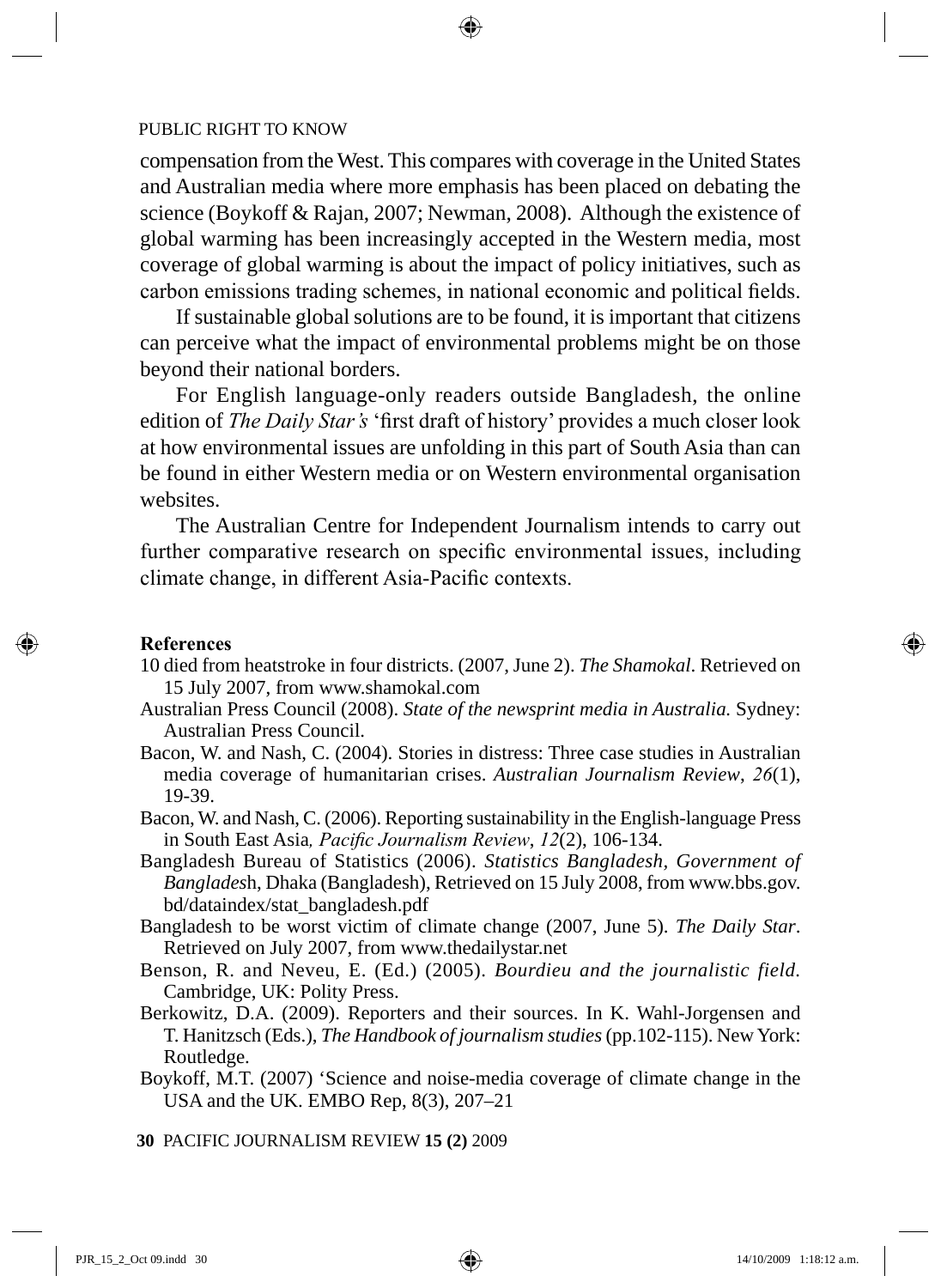- Bourdieu, P., and Wacquant, L. (1992). *An invitation to reflexive sociology*, Cambridge, UK: Polity Press.
- Boykoff, M. T., and Rajan, S. R. (2007). Signals and noise. Mass-media coverage of climate change in the USA and the UK. *EMBO Reports 8*(3), 207-211.
- Brossard, D., Shanahan, J., and McComas, K. (2004). Are issue-cycles culturally constructed? A comparison of French and American coverage of global climate change, *Mass Communication and Society*, *7*(3), 359-377.
- Chaudhary, A. G. and Chen, C. A. (1995). Asia and the Pacific. In J. C. Merrill (Ed.), *Global journalism*: *A survey of international communication* (pp. 269-328). New York: Longman.
- Chowdhury, K.I. (2007). Environment and development journalism , *Nirikkha,* 162-63, 8-10.
- Cottle, S. (Ed). (2003). *Media organization and production*, London: Thousand Oak, Sage.
- Curran, J. (1996). Mass media and democracy revisited. In J. Curran and M. Gurevitch (Eds.), *Mass media and society*, (pp. 82-117), 2nd ed. Kent: Edward Arnold, Sevenoaks.
- Davis, A. (2000). Public relations, news structures and changing patterns of source access in the British national media. *Media, Culture & Society, 22*(1), 39-59.
- Department of Films and Publications. (2008). Personal Communication with the authors.
- Ericson, R. V., Baranek, P.M., and Chan, J. B. L. (1989). *Negotiating control: A study of news sources*. Milton Keynes: Open University Press.
- Germanwatch (2009). *Survival at stake? What is needed in Copenhagen for the most vulnerable*? Retrieved on 14 September 2009, from www.germanwatch.org
- Glasgow Media Group (2008). *Media coverage of the developing world: Audience understanding and interest.* Retrieved on 14 September 2009, from www. glasgowmediagroup.org/content/view/9/9/
- Government ordered to stop illegal hill cutting, (2007, June 15). *The Daily Ittefaq*. Retrieved on 16 July 2007, from www.ittefaq.com.
- Hall, S., Critcher, C., Jefferson, T., Clarke, J. & Roberts, B. (1978). *Policing the crisis: mugging, the state, and law and order.* London: Methuen.
- Hansen, A. (1993). *The mass media and environmental issues*. Leicester: Leicester-University Press.
- Hansen, A. (Ed). (2009). *Mass communication research methods*. London: Sage.
- Heat wave will continue for more days—12 died. (2007, June 1). *The Shamokal*. Retrieved on 16 July 2007, from www.shamokal.com
- Hutchins, B. and Lester, L. (2006). Environmental protest and tap-dancing with the media in the information age, *Media, Culture & Society*, *28*(3), 433-451.
- Intergovernmental Panel on Climate Change (IPCC). (2007). *The Fourth Assessment Report.* Retrieved in October 2008, from http://www.ipcc.ch/
- Josephi, B. 2005, Journalism in the global age: Between normative and empirical, *Gazette*, *67*(6), 575-590.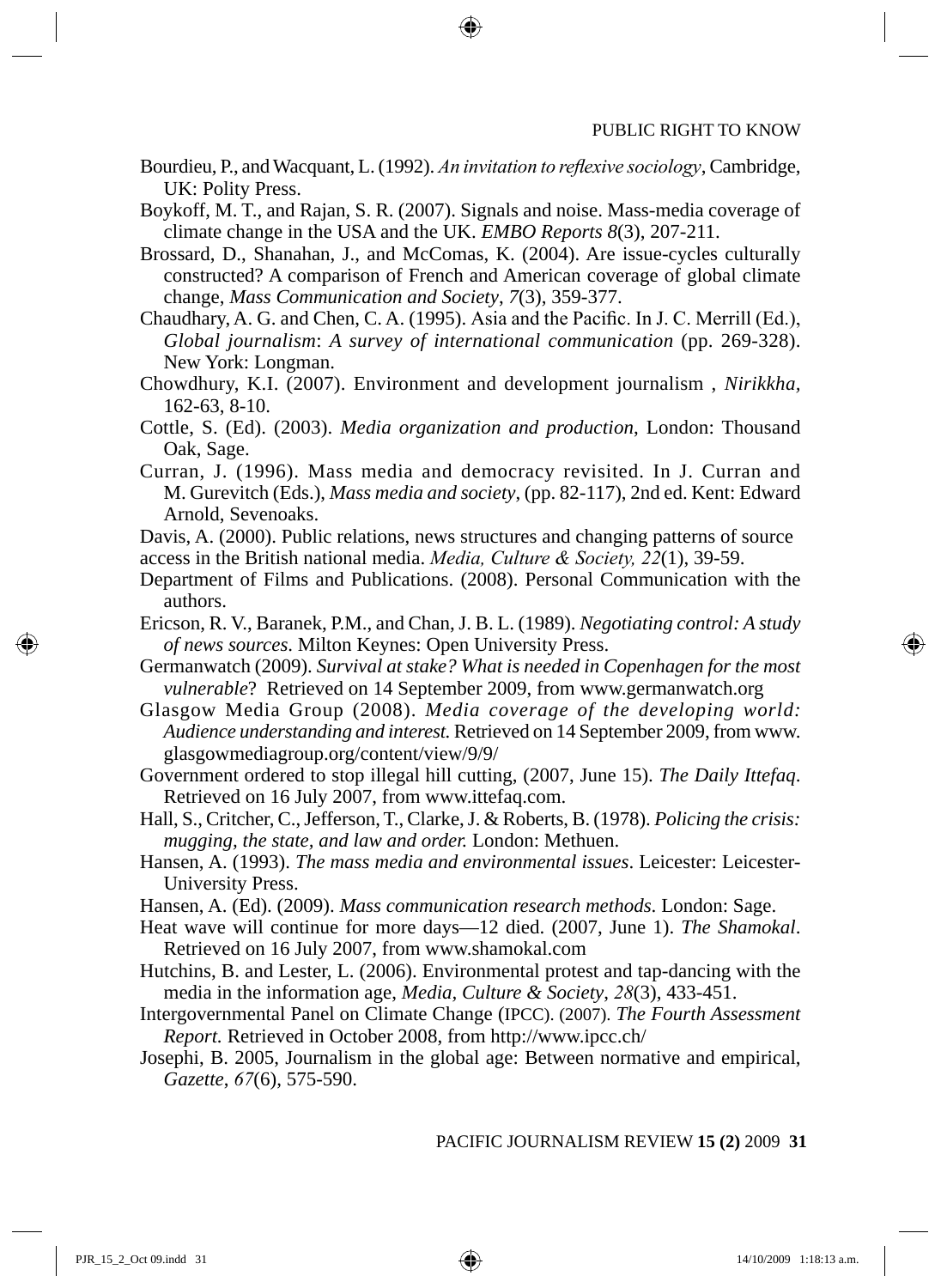- Lester, L. and Hutchins, B. (2009). Power games: Environmental protest, news media and the internet, *Media Culture & Society*, *31*(4), 579-595.
- Mahmud, I.(2007, June 1). Capital is turning into a hot island. *The Shamokal.* www. shamokal.com
- Majumder, J. (2007, June 16). Hill cutting rampant defying ban, danger of disaster. *The Daily Star.* www.thedailystar.net
- Mansur, K. A. (2007, June 13). Man-made disaster. *The Shamokal* www.shamokal. com
- Merrill, C. J. (Ed) (1995). *Global journalism: A survey of international communication*, New York, Longman.
- Merrill, C., Lee, J. and Friedlander, J.E. (1990), *Modern mass media*, New York: Harper Collins.
- Musukuma, S. (2002). Putting environmental reporting on the news agenda. *Intermedia,* 30, 16-17.
- Nash, C. (2003). *Freedom of the press in Australia.* Democratic Audit of Australia. Retrieved on May 2008, from http://democratic.audit.anu.edu.au/
- Newman, K. (2008). A comparative study of opinion pieces in *The Australian* and *Sydney Morning Herald*. Unpublished thesis. Sydney: The University of Technology, Sydney.
- Patterson, M.J. and Urbanski, S. (2006*).* What Jayson Blair and Janet Cooke say about the press and the erosion of public trust? *Journalism Studies, 7*(6), 828-850.
- Philo, $\dot{G}$ . (2001). An unseen world: How the media portray the poor. Retrieved in July 2009, from www.unesco.org/webworld/points\_of\_views/271101\_philo.shtml
- Roy, P. (2007, June 12). Mindless hill-cutting caused mudslide, *The Daily Star.*  www.thedailystar.net
- Richstad, J. (2000). Asian journalism in the twentieth century, *Journalism Studies*, *1*(2), 273-284
- Schlesinger, P. (1990). Rethinking the sociology of journalism: Source strategies and the limits of media-centrism. In Ferguson, M. (Ed), *Public communication: The new imperatives: Future directions for media research. Thousand Oaks,* California: Sage.
- Shanahan, J. & McComas, K. (1997). Television portrayal of environment: 1991-1995. *Journalism & Mass Communication Quarterly, 74*, 147-159.
- Spellerberg, S. I., Buchan D. G & Early, N. (2006). Television and environmental sustainability: Arguing a case for a code of standard in NZ. *Pacific Journalism Review*, *12*(2), 137-146.
- *The Daily Star*. Retrieved in October 2007, from www.thedailystar.net
- *The Shamokal*, Retrieved in October 2007, from www.shamokal.com
- *The Daily Ittefaq*, Retrieved in October 2007, from www.ittefaq.com
- Thieren, M. (2005). Katrina's triple failure: Technical, ethical, political. Retrieved in October 2009, from www.opendemocracy.net/globalization-climate\_change\_ debate/lessons\_2811.jsp
- Tuchman, G. (1978). *Making news: A study in the construction of reality.* New York: Free Press.
- **32** PACIFIC JOURNALISM REVIEW **15 (2)** 2009